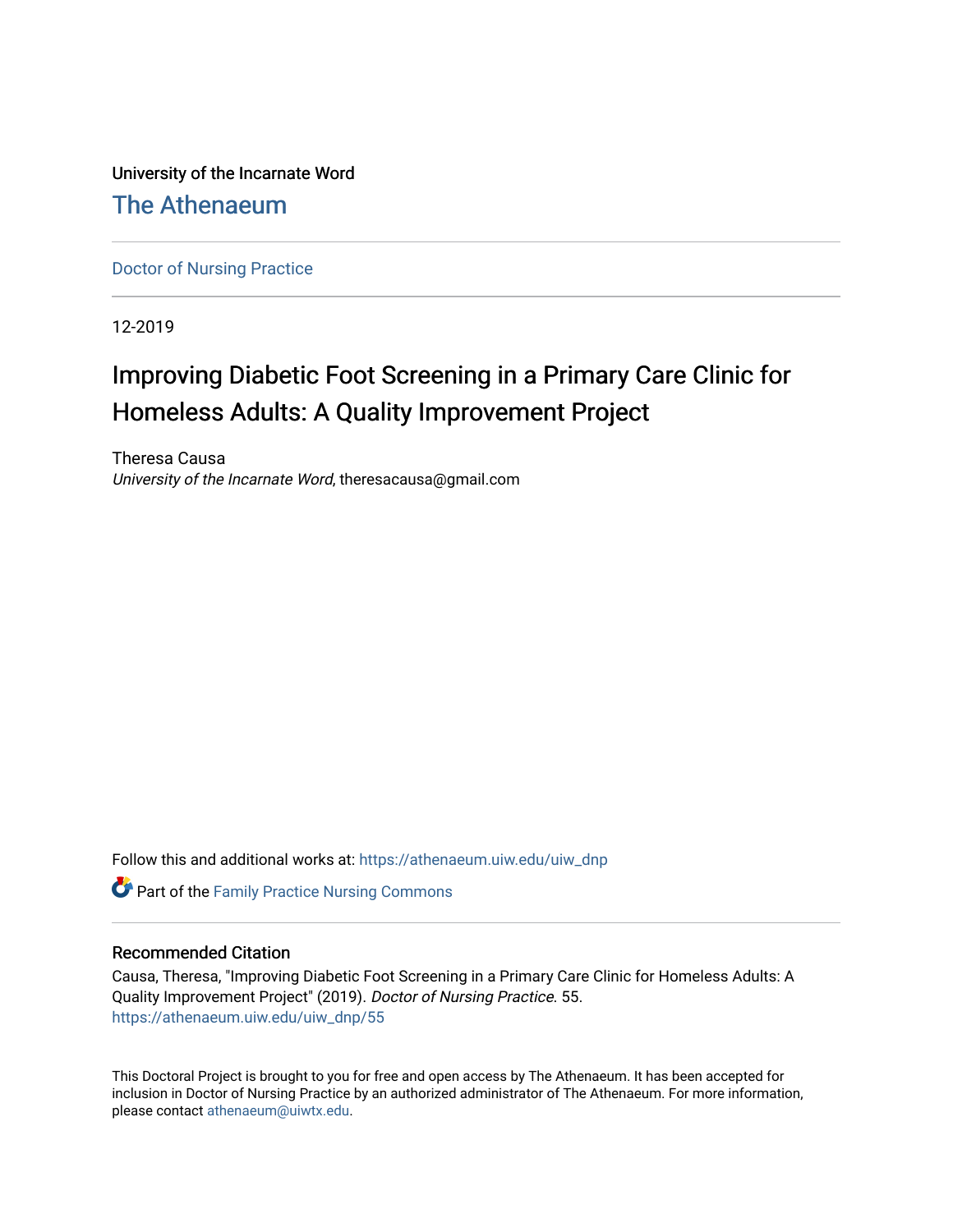# IMPROVING DIABETIC FOOT SCREENING IN A PRIMARY CARE CLINIC FOR HOMELESS ADULTS: A QUALITY IMPROVEMENT PROJECT

by

## THERESA CAUSA

#### DNP PROJECT ADVISOR

Ana Tabet DNP, RN, FNP-BC Ila Faye Miller School of Nursing and Health Professions

#### CLINICAL MENTOR

Ruth Morgan MD, MS, FAAFP, ABIHM

Presented to the Faculty of the University of the Incarnate Word in partial fulfillment of the requirements for the degree of

#### DOCTOR OF NURSING PRACTICE

UNIVERSITY OF THE INCARNATE WORD

December 2019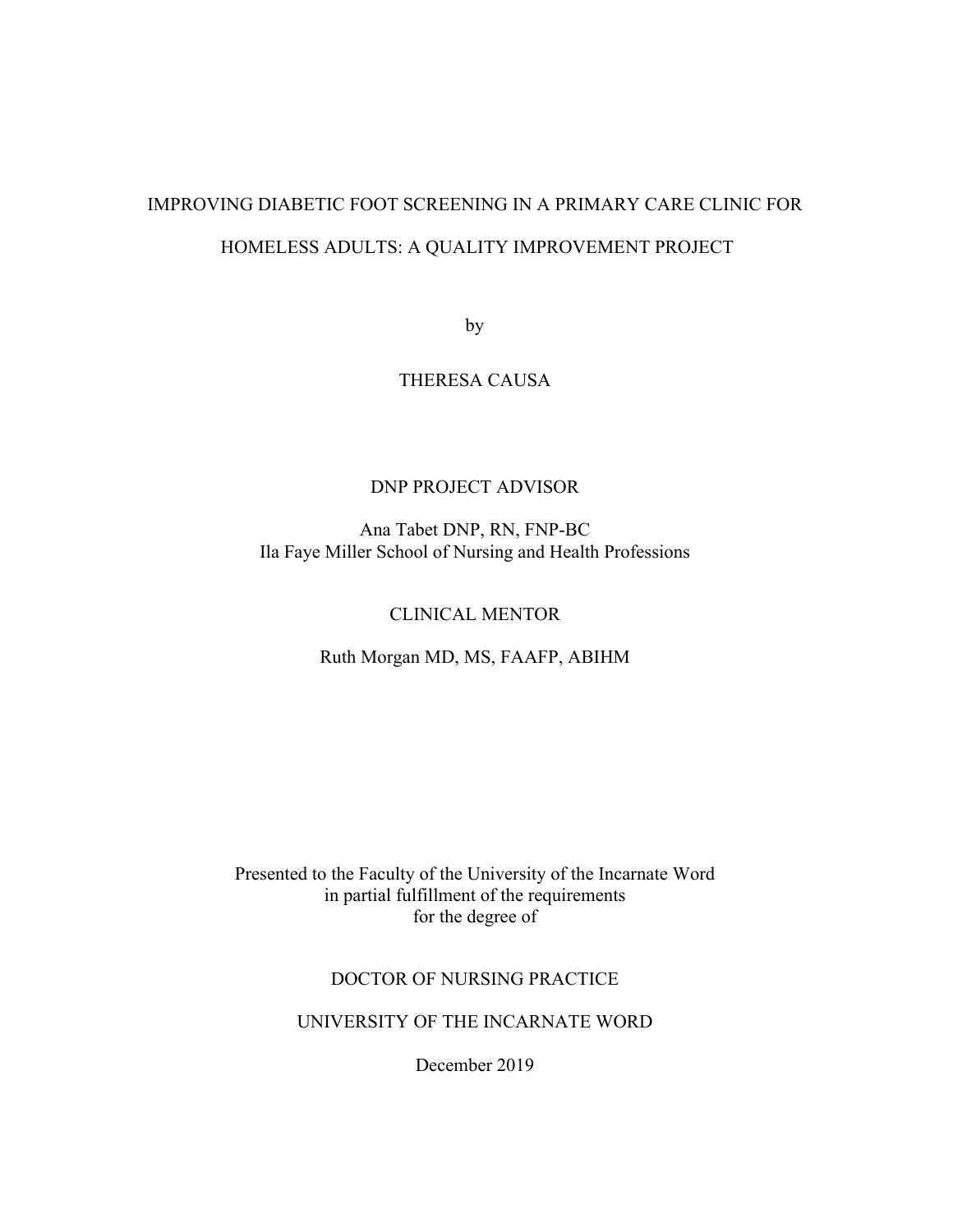#### ACKNOWLEDGMENTS

I cannot express enough gratitude, and I am forever indebted to Dr. Ruth Morgan, Christina Madero, LVN, Dr. Anna Tabet, and Dr. Ronda Gottlieb who assisted me during this project. I thank the University of the Incarnate Word nursing faculty who have always provided encouragement and assistance when needed. Most importantly, I thank God who makes all things possible; may I have the opportunity to be of service to others.

Theresa Causa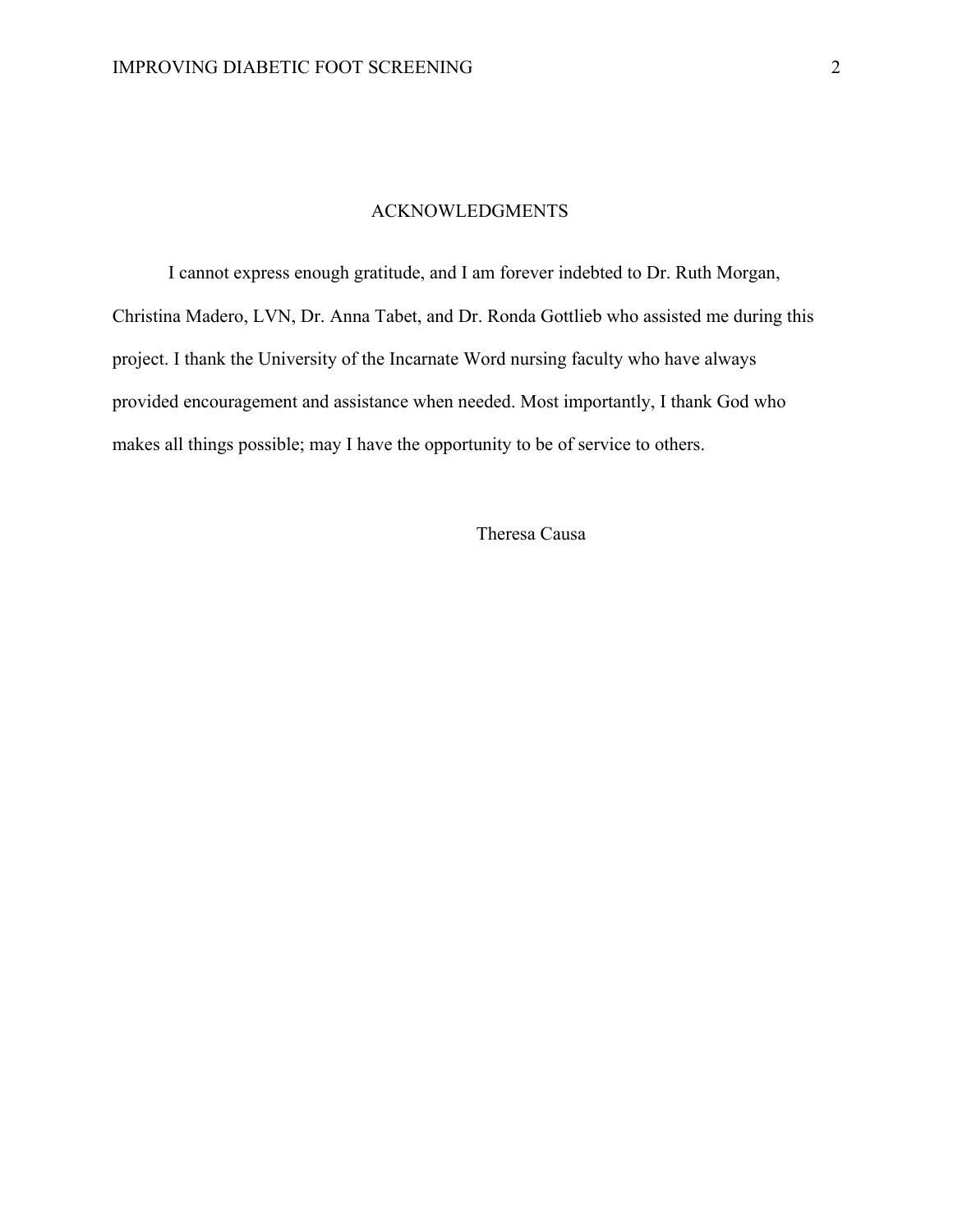## TABLE OF CONTENTS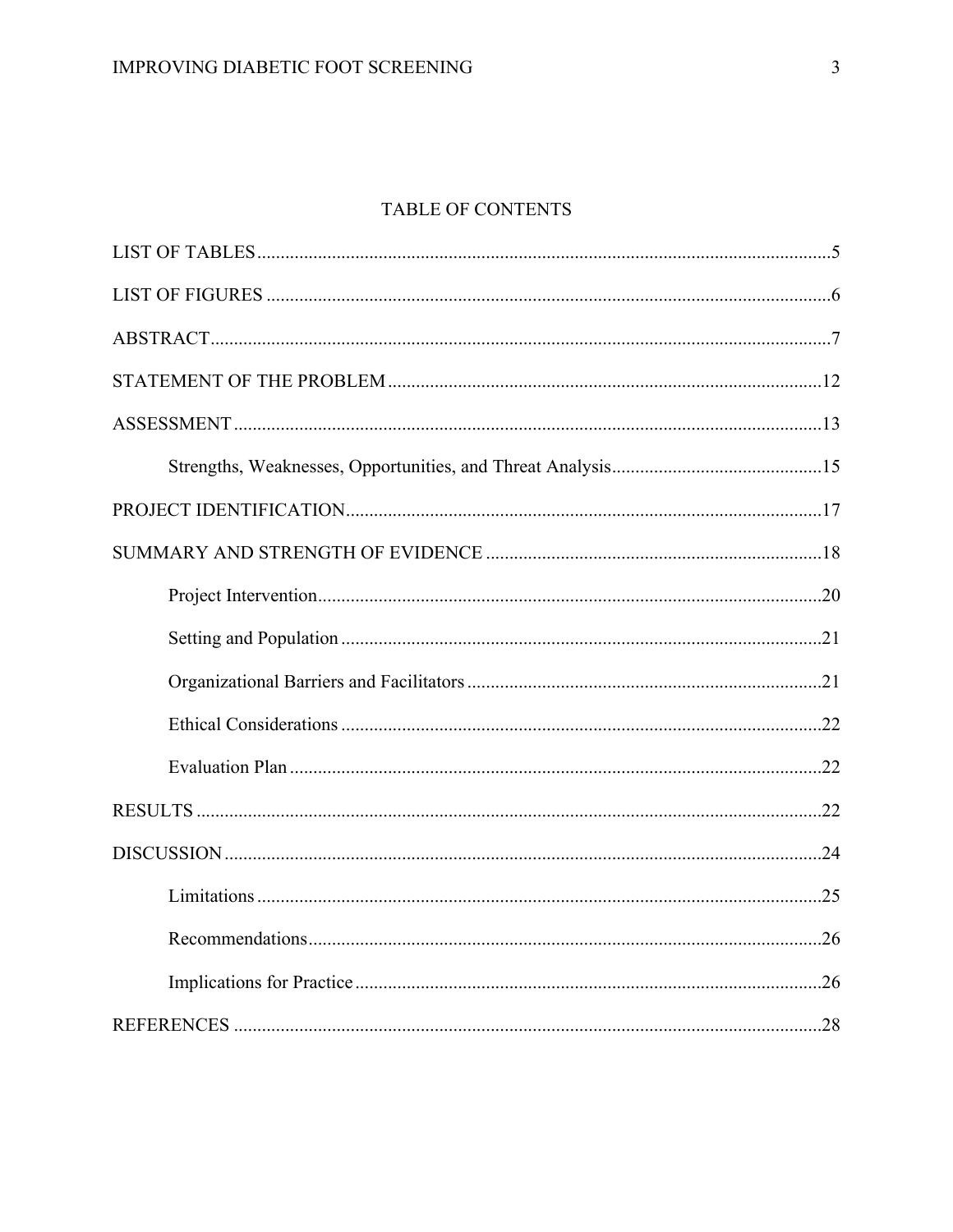## Table of Contents—Continued

| Appendix D Health Resources and Services Administration Diabetes Foot Screen36 |  |
|--------------------------------------------------------------------------------|--|
|                                                                                |  |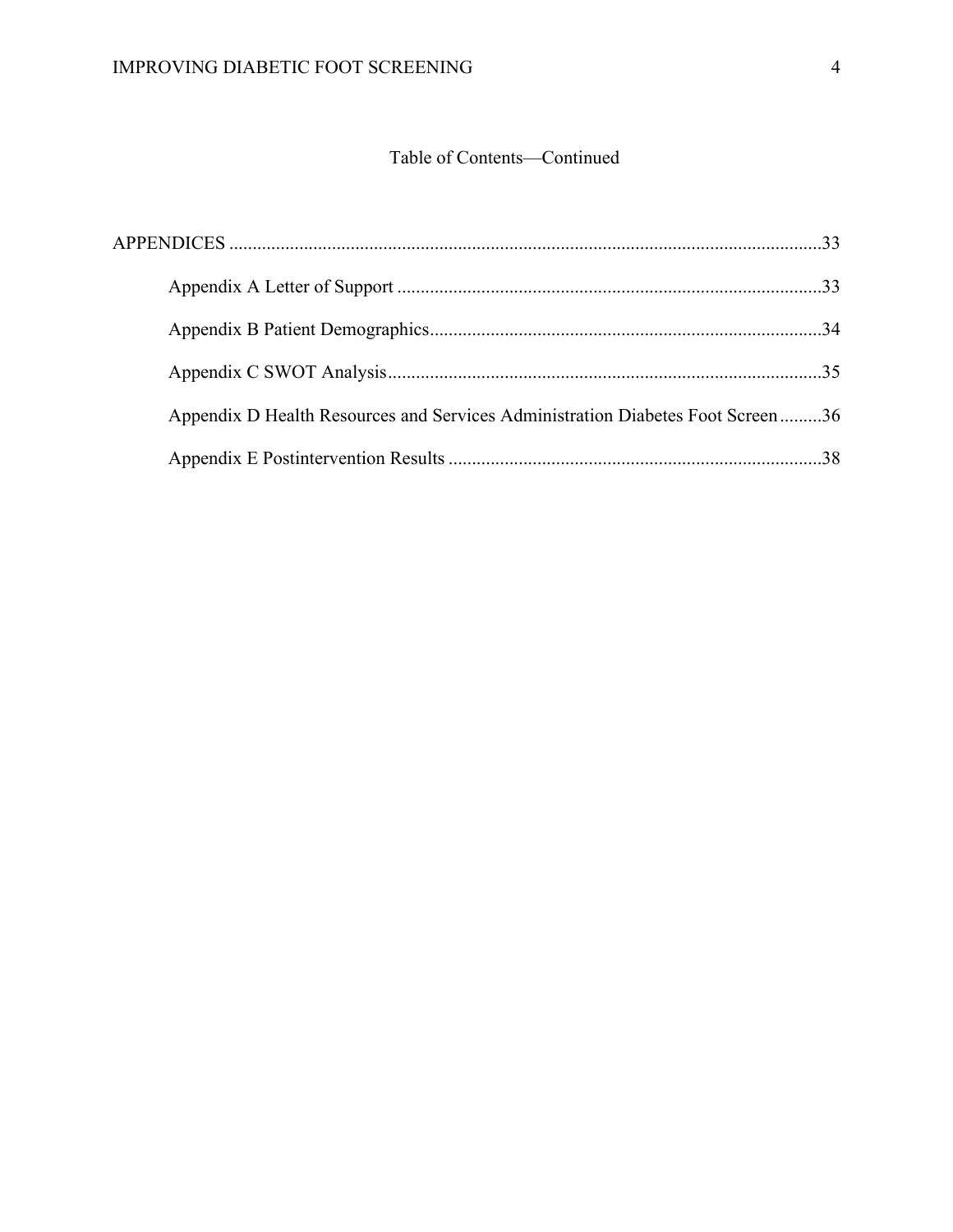## LIST OF TABLES

| Table | Page |
|-------|------|
|       |      |
|       |      |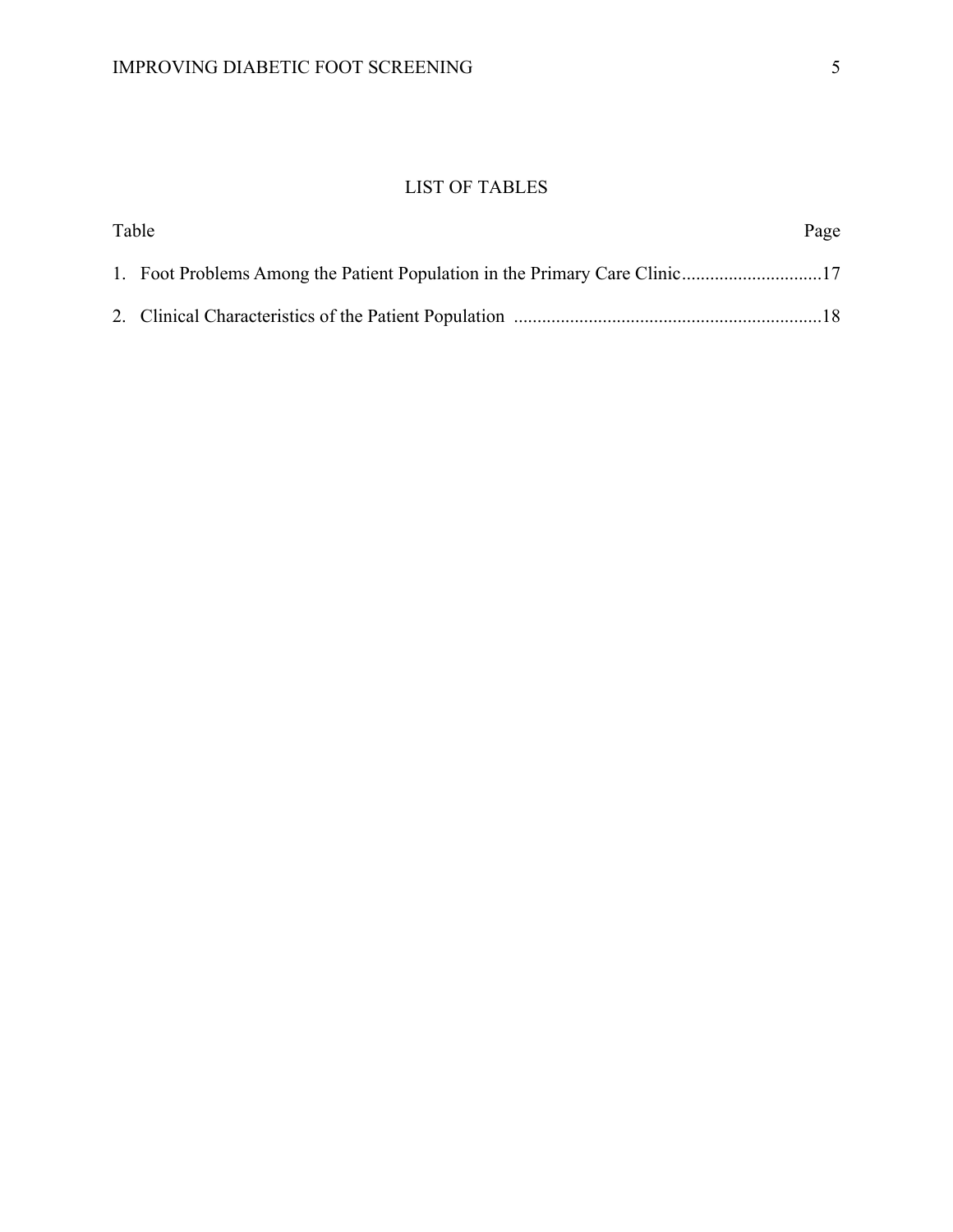## LIST OF FIGURES

| Figure | Page |
|--------|------|
|        |      |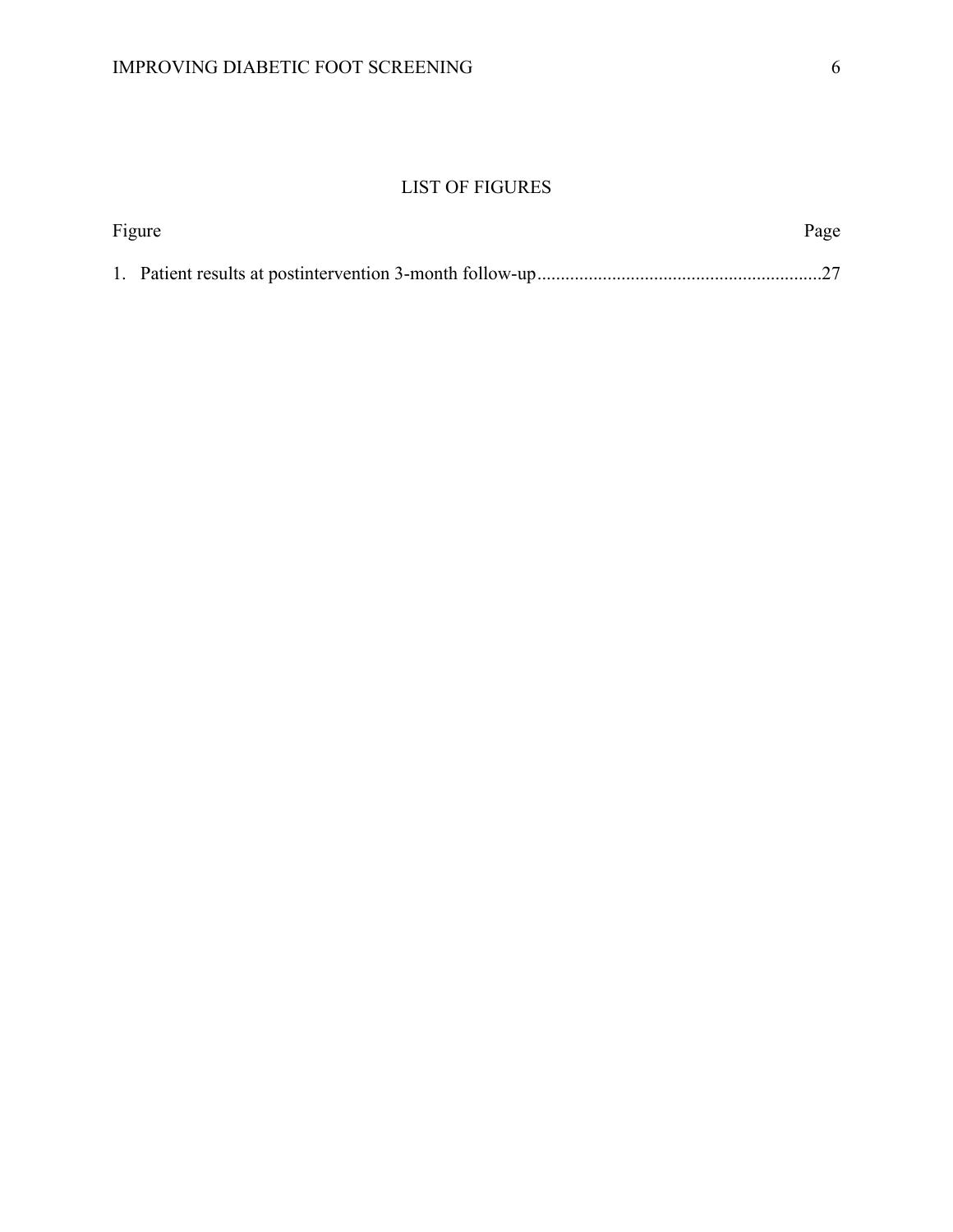#### Abstract

The purpose of this project was to increase the adherence of clinic providers at the homeless primary care clinic by implementing the American Diabetes Association Clinical Guidelines for the evaluation and management of Type 2 diabetes with foot care. Type 2 diabetes is a chronic condition that affects 13% of the Texas adult population (Centers for Disease Control and Prevention, 2014). The homeless persons' main method of transportation is walking. The complications of undiagnosed foot problems include reduced mobility, pain, lower limb amputations, and difficulty controlling chronic diseases including diabetes and depression. Provider responsibilities include screening for diabetes in all patients over the age of 18, documenting positive diagnosis in the electronic medical record, screening patients with diabetes for foot problems with appropriate screening tools and appropriate referral to podiatry. A retrospective chart review was conducted where 35 patient charts were reviewed and deidentified. The pre- and post interventions were analyzed. At project completion, high no-show rates among patients for appointments and the short project duration were major limitations of the project. The interventions implemented were helpful in increasing provider documentation of the patients that did show up. Homeless people are exposed to the elements adding to their daily struggles, which indicate a need for continuous work on intervention models that will facilitate provider adherence with subsequent referral for treatment if needed.

*Keywords:* homelessness, foot diseases, diabetic foot, foot care, Type 2 diabetes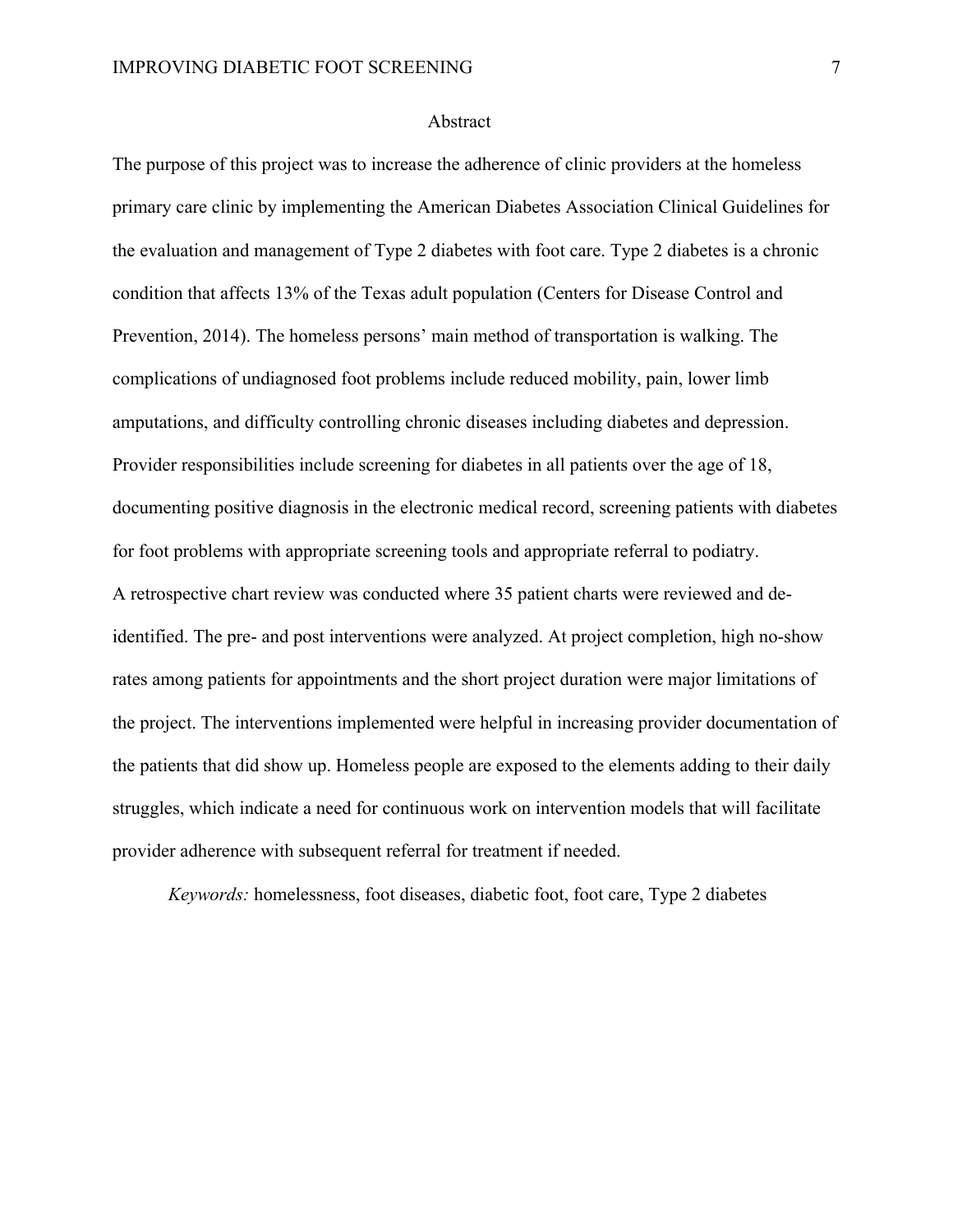The purpose of this quality improvement project was to increase a primary care clinic's awareness and adherence to the American Diabetes Association (ADA, 2018b) guidelines for foot care and improve foot screening in homeless adults with Type 2 diabetes living in San Antonio, Texas. Upon doing clinicals at the primary care clinic, this Doctor of Nursing Practice (DNP) student noticed patients who were coming into the clinic with acute and chronic foot issues. There are approximately 1.9 million people living with a loss of limb in the United States, with an average of 507 people losing an extremity every day (Ziegler-Graham, MacKenzie, Ephraim, Travison, & Brookmeyer, 2008). Trauma caused by diabetes and peripheral arterial disease accounts for 45% of limb loss (Amputee Coalition, Limb Loss Task Force, 2012). Hence, foot screening in homeless adults was a topic to explore since a homeless person's main method of transportation is walking. While addressing foot issues, the patients would voice how important it is to stay mobile and healthy in order to keep up with the priorities of finding safety, food, and shelter. Homelessness is defined as persons who are without permanent housing and who live on streets, abandoned buildings, vehicles, or temporary shelters (National Alliance to End Homelessness, 2015). The anticipated number of homeless persons in the United States on a single night is approximately 578,424 and 5% of those live in Texas (National Alliance to End Homelessness, 2015). The extent of issues with the homeless population includes foot problems among the homeless, which are frequently overlooked and ineffectively treated (Chen, Mitchell, & Tran, 2012). Type 2 diabetes mellitus (T2DM) is a disorder of carbohydrate, protein, and fat metabolism resulting from a lack of insulin availability or a reduction in the biologic outcomes of insulin (Porth, 2013). It can signify an absolute insulin deficiency, diminished release of insulin by the pancreatic beta cells, insufficient or defective insulin receptors or postreceptor regulation, or the production of inactive insulin or insulin that is destroyed before it can carry out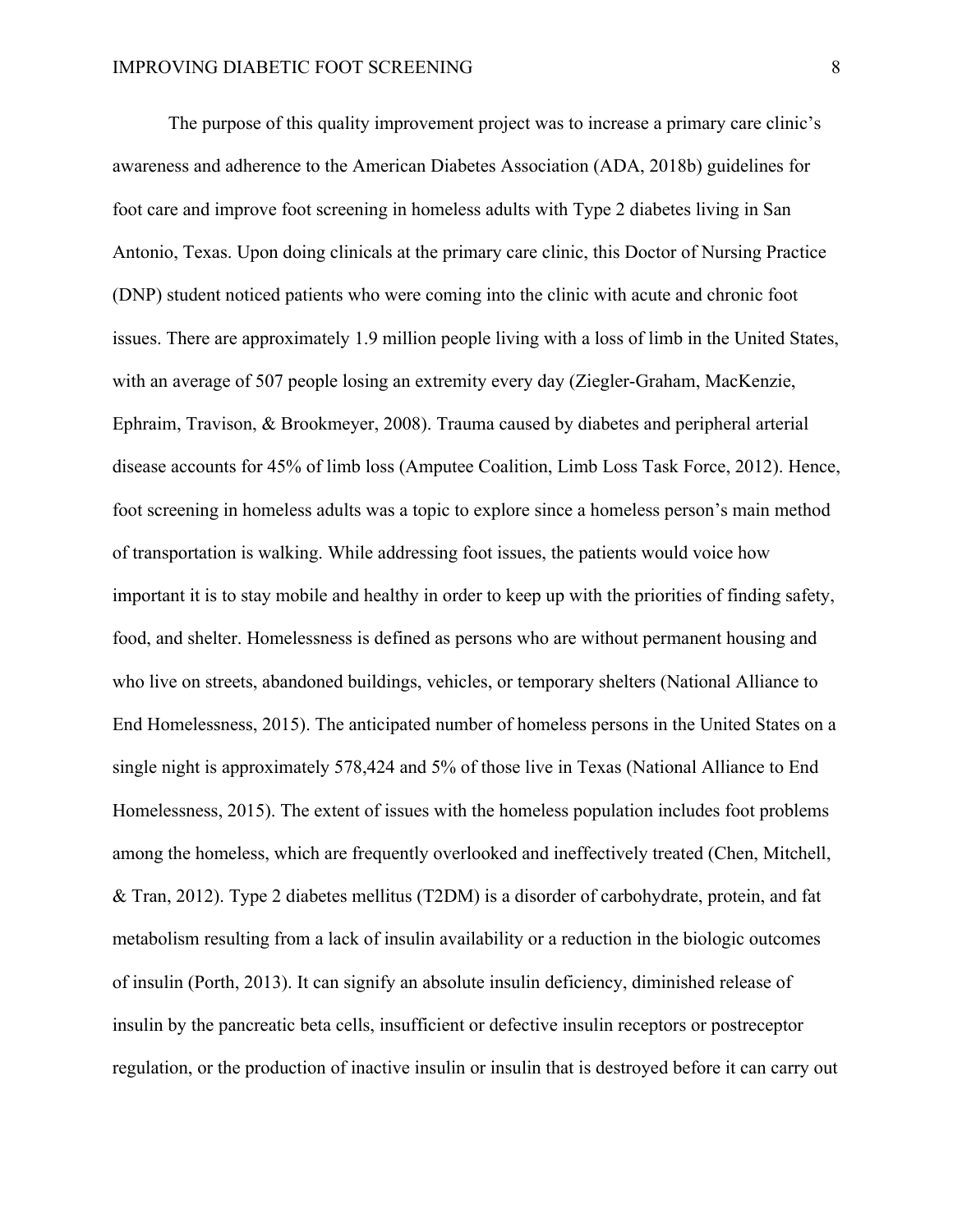its action (Porth, 2013). Type 2 diabetes, a chronic disease, can advance to microvascular and macrovascular complications (Fowler, 2011). Various people are also genetically predisposed to T2DM (Rakel & Rakel, 2016).

The foot problems regularly seen at the primary care clinic were a result from extended standing and walking, which can lead to venous pooling and swelling. When linked with uncontrolled diabetes, the homeless person is at high-risk for foot ulcers with increased biomechanical stress due to neuropathy and impaired skin perfusion, thus, increasing the risk of developing secondary bacterial infections with any fissures or cuts that may lead to amputations. To, Brothers, and Van Zoost (2016) systematically examined published literature referencing homeless individuals with foot health concerns. The few studies that examined rates of foot issues among the homeless compared to housed persons suggest that homeless persons were more likely to have foot concerns and associated health limitations.

Because walking is a usual method of transportation among the homeless, such factors as poor hygiene and inadequate footwear can lead to foot problems (To et al., 2016). Physical injury is a contributing factor because any injury to blood vessels can also indicate there is not enough blood and oxygen, which makes it harder for the foot to heal. In addition, secondary bacterial infections are prevalent in homeless people because of poor living conditions (Maness & Khan, 2014). The homeless person is exposed to the elements, which poses an additional risk factor for them. In south Texas, the temperatures can become very hot during the summer months or it can rain heavily during the spring. Dehydration can also play a risk on someone who is diabetic and who may not have the resources or means to stay cool or dry. Homelessness is closely linked to poor health so being exposed to the elements only adds to a homeless person's daily struggles. It is estimated that "41% of homeless individuals with diabetes had difficulty walking, 42% had a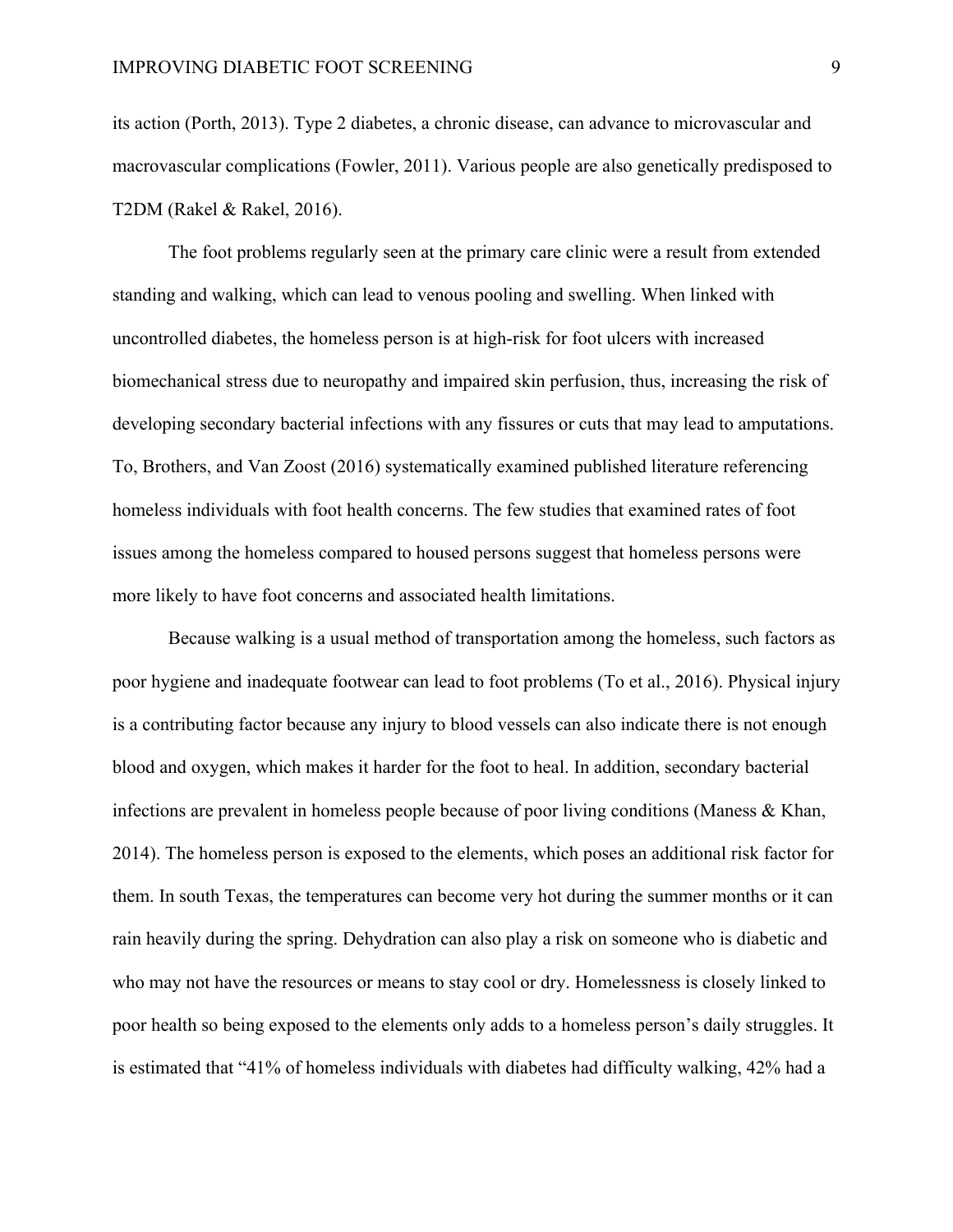loss of foot sensitivity, 43% had permanently reduced mobility, and 17% had encountered lower limb amputation" (To et al., 2016, Results section, "Foot Conditions," para. 2). The most overlooked area of health care is absence of foot and nail care in a health-care setting (Burdette-Taylor, 2015). Homeless patients report having difficulty with storing their insulin in a refrigerator because they do not have one or access to one regularly. They also report sometimes that their medications get stolen if they leave their belongings even for a brief time while they get a meal or use the restroom facilities. Lastly, homeless patients report not having the appropriate supplies to check their blood sugar regularly to manage their diabetes.

Unfortunately, homeless people often have neither medical coverage nor access to primary care or preventative care services. According to the Centers for Disease Control and Prevention (2014), 1.8 million people in Texas (13%) have been diagnosed with diabetes mellitus, and 137,009 (11%) of those diagnosed live in San Antonio, Texas. The projected number of Americans diagnosed with T2DM has tripled from 6 million in 1980 to 21 million in 2010 (Zhuo et al., 2014). According to the ADA (2018a), the total cost of diabetes in the United States in 2017 was \$327 billion. The average yearly cost of medical expenses for people living with the disease is \$16,752, of which about \$9,600 is due directly to diabetes (ADA, 2018a). Government insurance—including Medicare, Medicaid, and the military—pays 67.3% of the cost for diabetes care, while private insurance pays 30.7% and the uninsured pay 2% (ADA, 2018a).

The ADA (2018a) reported that patients with diabetes "who do not have health insurance have 60% fewer physician office visits and are prescribed 52% fewer medications than people with insurance coverage—but they also have 168% more emergency department visits than people who have insurance" ("Diabetes Costs in Specific Populations"). On a positive note, if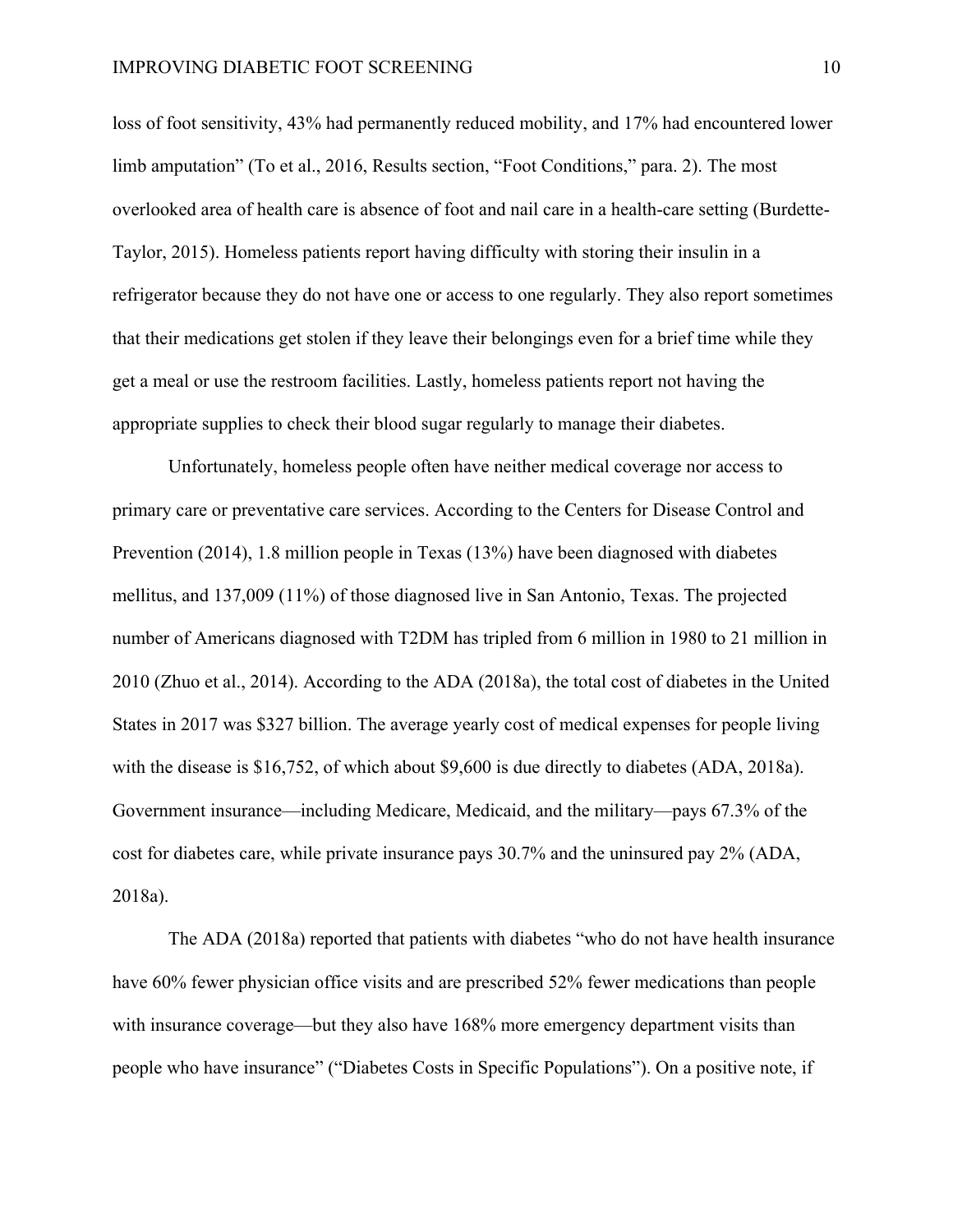T2DM can be prevented at age 50, then \$91,200 in medical costs can be avoided with primary prevention (Zhuo et al., 2014). It is suggested that lifestyle modifications can decrease the risk of diabetes by 50% to 58%, and this decrease can be attained at a low cost (Zhuo et al., 2014).

Primary prevention is defined as preventing a "disease or injury before it ever occurs" (Institute for Work and Health, 2015, "Primary Prevention"). Primary prevention activities encourage health and guard against exposure to risk factors that lead to health issues (Institute for Work and Health, 2015). Examples of primary prevention for diabetes include behavior and lifestyle changes that can ward of diabetes from happening or postponing it (Porth, 2013). In fact, prevention of obesity and increased awareness form the foundation of primary prevention of T2DM (Landgraf, 2014).

Secondary prevention is defined as reducing "the impact of a disease or injury that has already occurred" (Institute for Work and Health, 2015, "Secondary prevention"). This level of prevention "is based on the earliest possible identification of the disease for early evidence-based intervention" (Landgraff, 2014, "Strategies of Prevention"). The goal for patients who are already diagnosed with T2DM is to keep the disease from progressing and avoid complications (ADA, 2018b). For instance, encouraging patients to avoid alcohol and smoking can decrease the risk of secondary complications from diabetes (ADA, 2018b) Evidence-based suggestions in the secondary prevention phase are to take both a team approach with other disciplines when providing treatment for diabetes care and a patient-centered approach (Hirsch & Morello, 2017).

Health care is paramount regardless of one's race, gender, disabilities, and socioeconomic status. This project's mission was to help adult homeless patients who live in a shelter obtain high quality preventative health-care services, thus, promoting quality health and access to it. This DNP project aimed to increase awareness of proper foot care in homeless patients who go to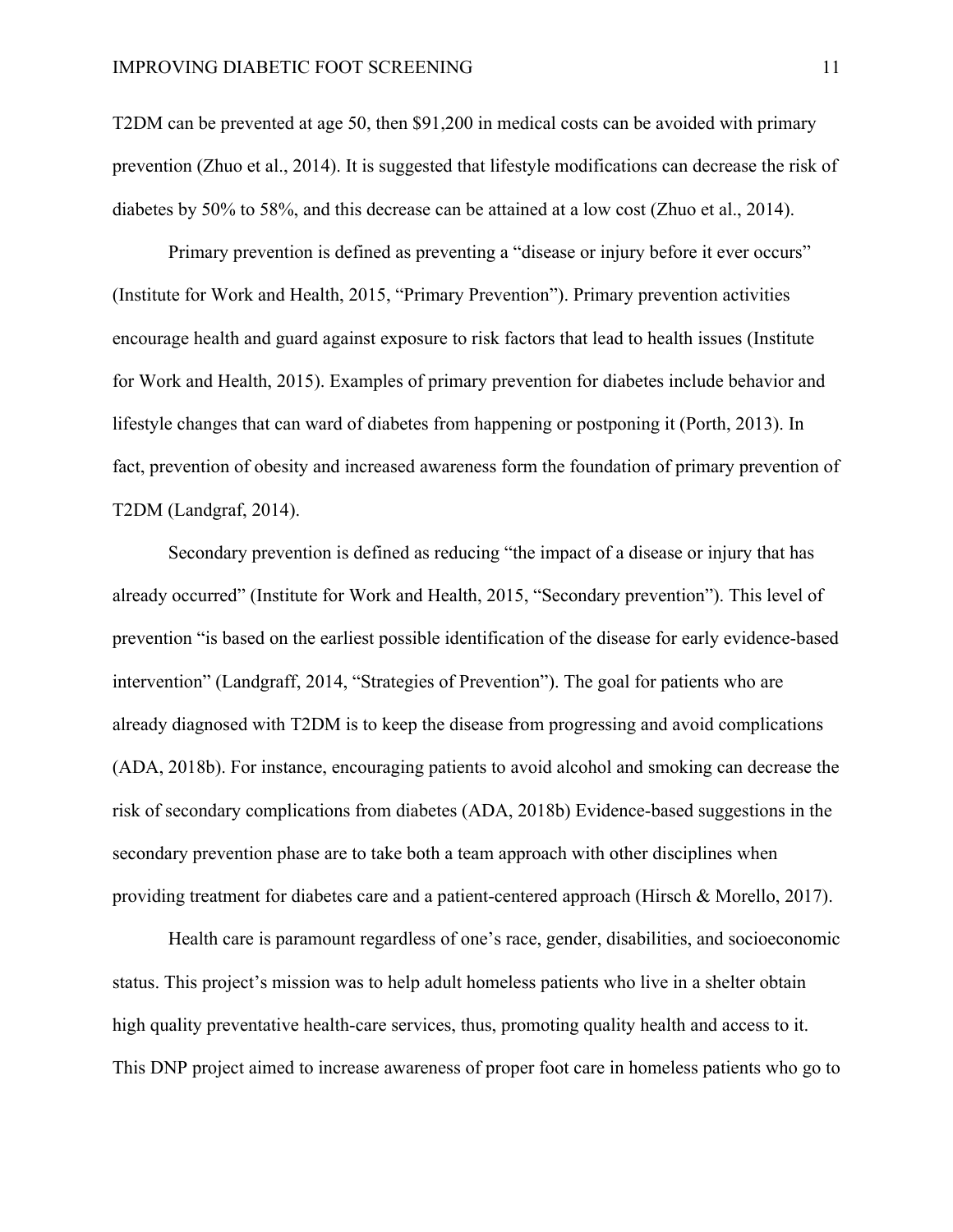the shelter-based clinic, thus, improving health outcomes in this population.

#### **Statement of the Problem**

The purpose of this quality improvement project was to improve diabetic foot screening in homeless adults with T2DM by implementing guidelines set in 2018 by the American Diabetes Association (ADA, 2018b), which recommends annual and periodic foot exams for patients with diabetes. All patients with diabetes ought to have a complete foot evaluation at least annually to recognize high-risk conditions. The uniqueness of the homeless population is that they experience long-term exposure to the elements, crowded living conditions, sleep deprivation, and poor nutrition, just to add to the growing list of things this population must endure on a daily basis for survival compared to the general population. This DNP student has had the privilege to work with this population. The homeless are preoccupied with how they are going to get their basic needs, such as when will they get their next meal or where is there a safe place they can take refuge, much less worry about diabetes management. The project highlighted how homeless people generally have mental illness, limited education, substance abuse issues, and distrust, which can affect their ability to react properly to these hostile conditions and manage their medical problems. Based on these issues, homeless people tend to present with a progressive disease, and the approach to treatment is unique depending on the person's situation (Gaetz, Donaldson, Richter, & Gulliver, 2013).

Heat-related injuries during the summer months and cold-related injuries during the winter months are common in homeless people. For those who experience immersion foot or hypothermia, the risk of a secondary infection or death from other causes is tripled. Furthermore, homeless people may present with warning signs of diabetes that they may or may not be aware of, such as fatigue, polydipsia, blurred vision, numbness or tingling in hands and feet, and cuts or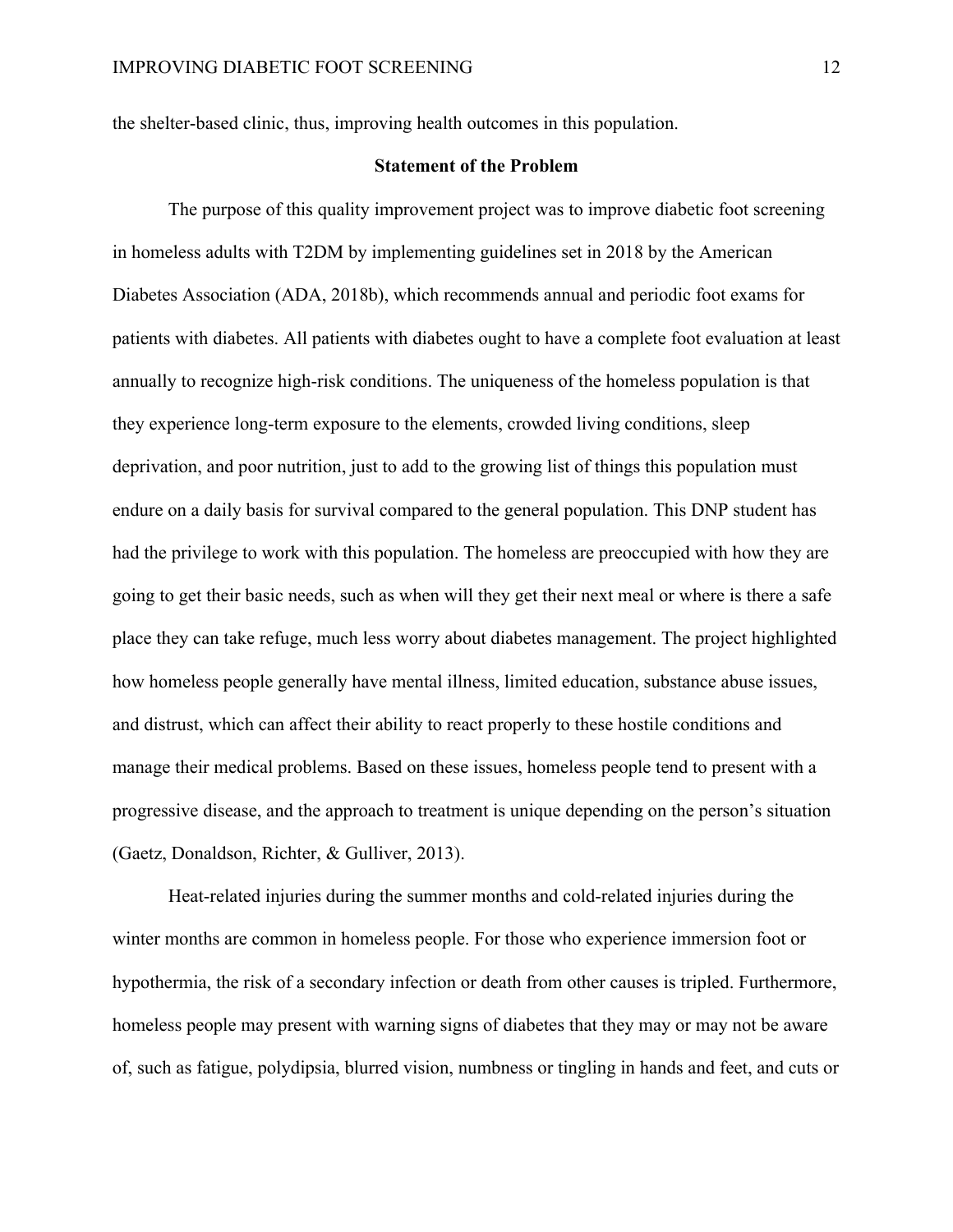bruises that are slow to heal, which may lead to amputation (ADA, 2018b). Homelessness generates further challenges when patients are trying to control their diabetes within the restraints of living in the streets or in a shelter. Shower facilities may be limited, healthy meals and laundry facilities for clean linen may be difficult to find, refrigerating insulin may be impossible, and medications for other illnesses may have an adverse effect on metabolism. Providers who regularly care for those who are homeless need to take patient living conditions and co-occurring disorders into consideration when implementing care plans.

#### **Assessment**

In San Antonio, Texas, there are approximately 2,700 homeless persons living in Bexar County (Piedad, 2017). There is a homeless shelter, a 22-acre campus west of downtown San Antonio, that has 93 partnering agencies that have offered shelter and services to homeless people in Bexar County since 2010 (Garza, 2017). The courtyard area offers a large, open, and fenced-in sleeping area where on a typical night approximately 700 people sleep. A small statefunded primary care clinic, located within the facility, helps people staying at the shelter by providing treatment for their medical conditions. Since the shelter opened in 2010, Bexar County has noticed a 15% decline in homelessness and a 4% decline since 2015 (Garza, 2017). The environment of the shelter and its staff is welcoming to any student and personnel that may assist this patient population.

A microsystem was made at the primary care clinic where the project was conducted in an effort to comprehend how the clinic functions as well as attain insight about the organization. The clinic is open Monday to Friday from 8:00 a.m. to 5:00 p.m. The clinic is not open on weekends. The primary care clinic personnel include a board-certified family practice physician who is helped by a licensed vocational nurse. The primary care clinic assists approximately 275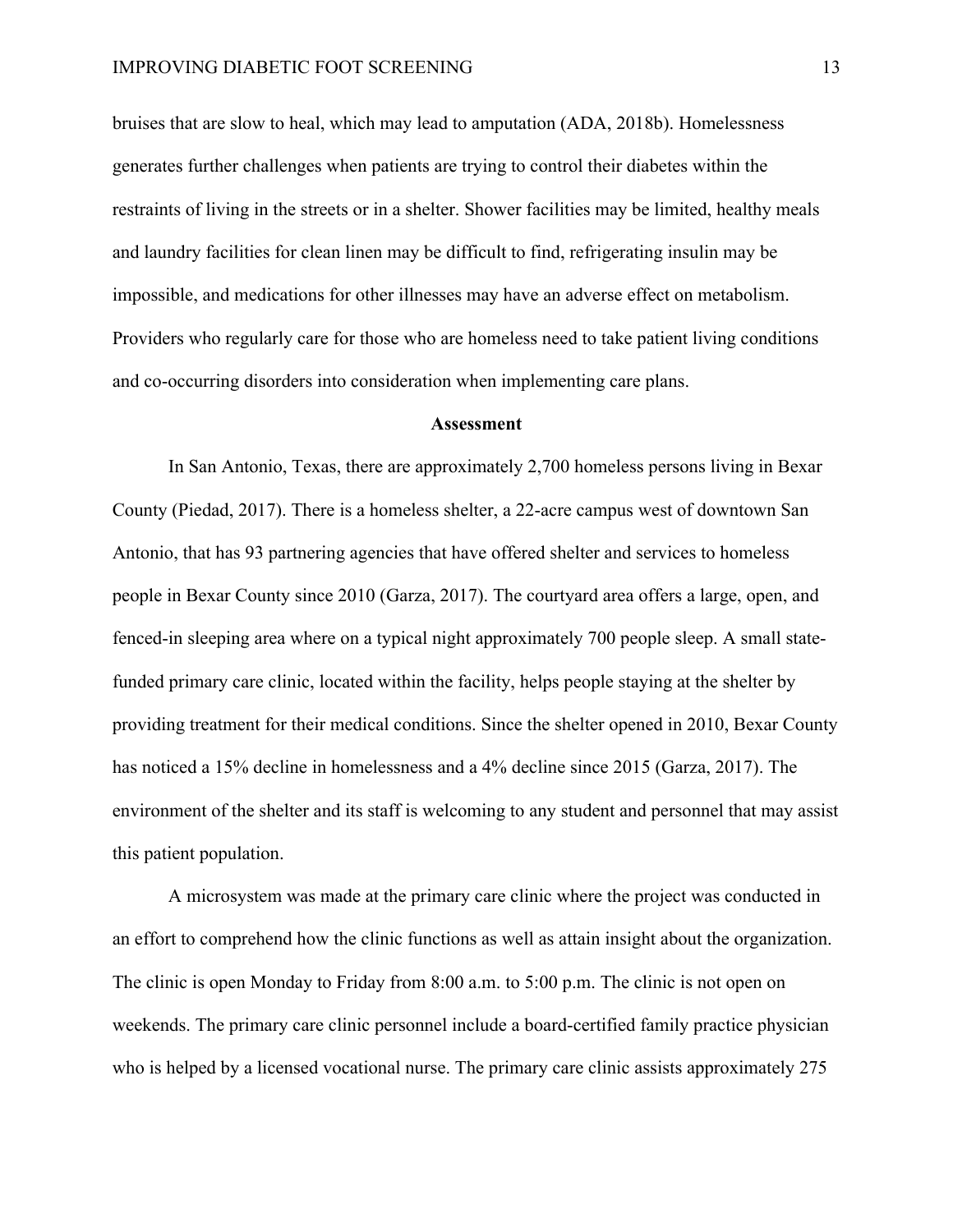patients yearly. The average daily encounters are seven to 10 patients, with some walk-ins on occasion. The shelter's personnel were ready for change and were helpful in every way for creating a positive environment (see Appendix A).

A total of 35 homeless patients' charts were reviewed, de-identified, and tallied on the ADA (2018b) audit to determine whether the homeless persons were diabetic with foot problems and which required further follow-up (see Table 1). Half of the adult patients were identified as having tinea pedis and foot ulcers. The effective treatment of tinea pedis is vital for people with diabetes because any fissures serve as a portal of entry for bacteria to harbor in. Some of the patients were Spanish-speaking or illiterate and unaware of the grave dangers the lack of hygiene and foot checks can lead to. This DNP student is Spanish-speaking and did extensive foot care teaching with the homeless diabetic patients in both English and in Spanish (see Table 2 and Appendix B for patient demographics).

#### Table 1

|  |  |  | Foot Problems Among the Patient Population in the Primary Care Clinic |  |
|--|--|--|-----------------------------------------------------------------------|--|
|  |  |  |                                                                       |  |

| Foot problems                                                      | $\frac{0}{0}$ |
|--------------------------------------------------------------------|---------------|
| Peripheral vascular disease                                        | 9%            |
| Foot wound                                                         | 11%           |
| History of foot ulcer                                              | 20%           |
| Redness on skin                                                    | 3%            |
| Tinea on foot                                                      | 29%           |
| History of plantar ulceration, neuropathic fracture, or amputation | 14%           |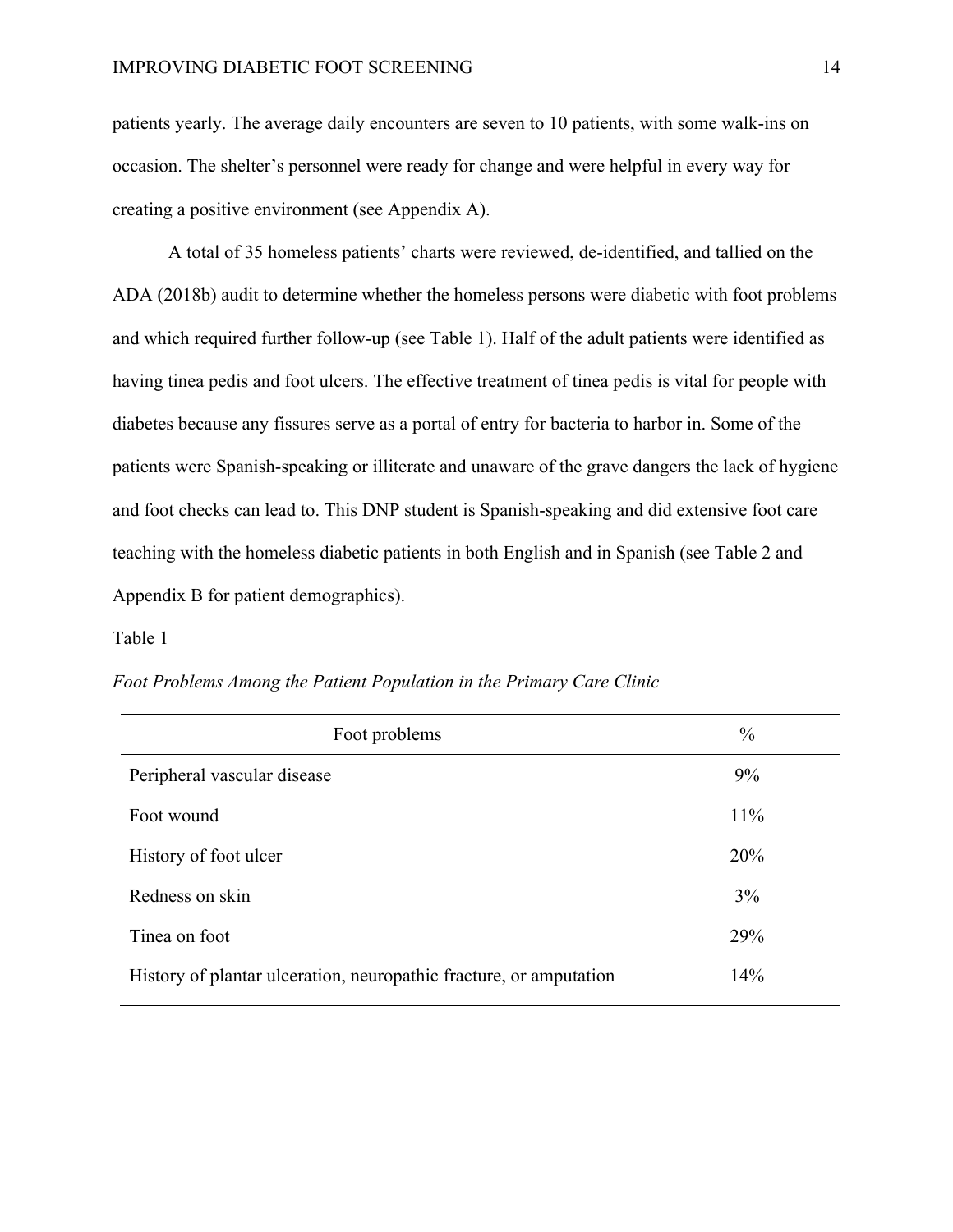### Table 2

#### *Clinical Characteristics of the Patient Population*

| Demographics                           | $\frac{0}{0}$ |
|----------------------------------------|---------------|
| <b>Sex</b>                             |               |
| Male                                   | 69%           |
| Female                                 | 31%           |
| Insurance                              |               |
| Uninsured                              | 100%          |
| Race                                   |               |
| Asian                                  | 3%            |
| African American                       | 20%           |
| White                                  | 74%           |
| Ethnicity                              |               |
| Hispanic                               | 46%           |
| Non-Hispanic                           | 54%           |
| Living situation                       |               |
| Homeless                               | 100%          |
| Language                               |               |
| English                                | 91%           |
| Spanish                                | 9%            |
| Communication                          |               |
| Cell phone                             | 80%           |
| Leave message in dorm                  | 15%           |
| Searching for patient in the courtyard | 5%            |

## **Strengths, Weaknesses, Opportunities, and Threats Analysis**

The Strengths, Weaknesses, Opportunities, and Threats (SWOT) analysis is a method for understanding the strengths and weaknesses of the plan and then finding both the opportunities and the threats facing the project (Zaccagnini & White, 2014). This tool acts as a frame to direct the project leader to find answers, uncover potential, and reduce threats (see Appendix C for this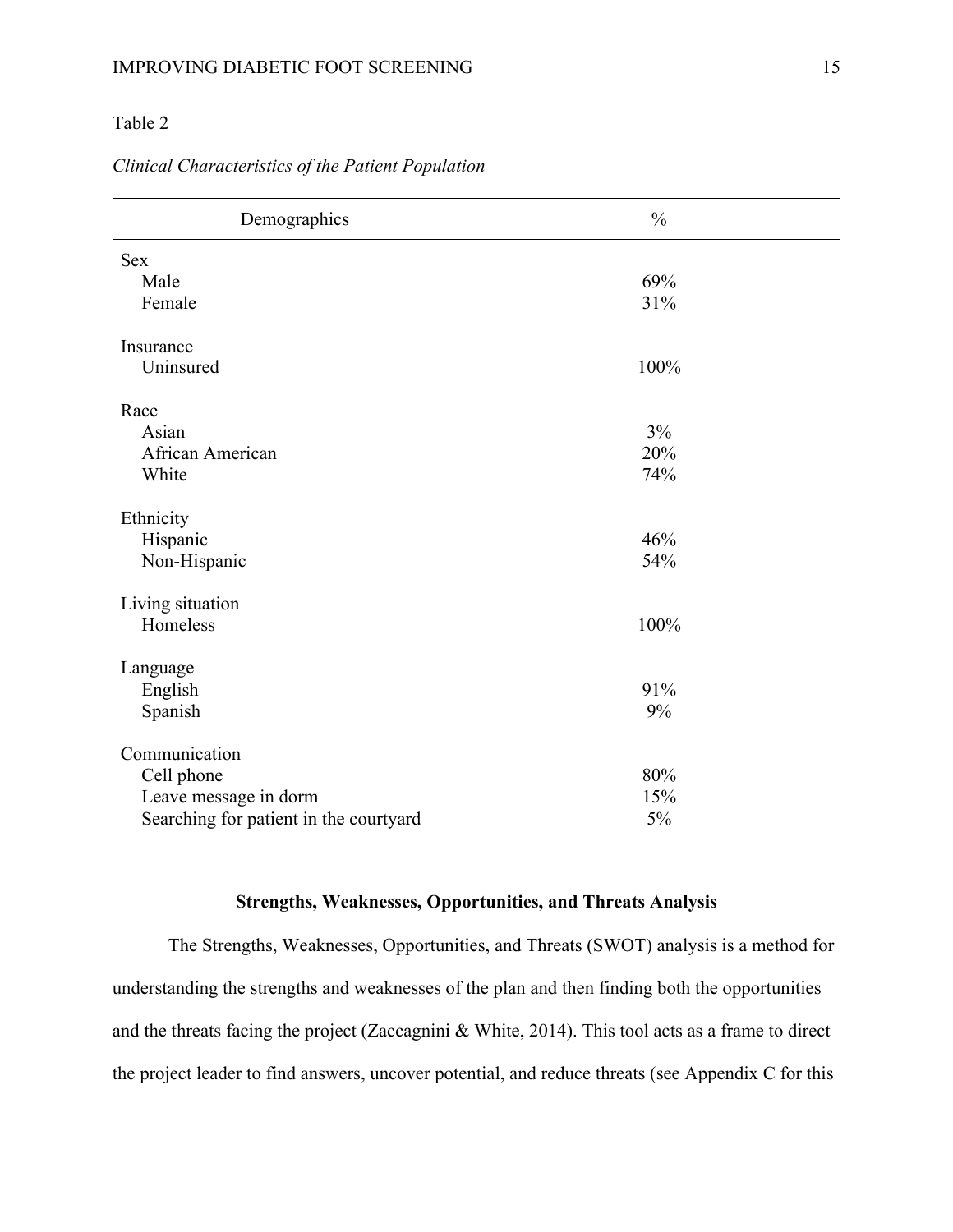project's SWOT analysis). The primary care clinic follows the patient-centered medical home model, the care delivery model used where patient care is organized by the primary care doctor to guarantee that all the essential care is provided anywhere care is needed in a holistic manner (American College of Physicians, n.d.). The primary care clinic serves as a crucial setting for homeless patients and ensures that all patients obtain appropriate care in a timely manner. Another strength of this clinic is the strong leadership of the primary care physician who takes pride in taking care of her patients and serves as a strong advocate for them. Her medical experience and approachable demeanor are paramount to this clinic and its livelihood. The rapport established over time between the clinic nurse and the personnel and the patients were a vital source of the project. The homelessness culture and transiency were the main reasons why patients were missing follow-up appointments. The lack of personnel led to time constraints, which led to lack of follow-through, thus, delaying foot care assessments. The primary care clinic has the possibility of losing federal and state funding if outcome measures are not met, and it was always a factor when implementing this project.

The physician and the clinic nurse are vital stakeholders in organizing care with other health-care professionals. The personnel apply evidence-based strategies to increase health-care accessibility of homeless patients. The shortage of personnel and the nurse's limited time were minor reasons that kept patients from receiving foot care assessments. The staff at the clinic were always determined to implement the appropriate care. This researcher discussed the issue of impaired skin integrity rate in the clinic with the clinic nurse and physician where there was consensus. There are issues with substance use, mental illness, and the transient culture of homelessness, which lead to unpredictability in obtaining health care as evidenced by the high no-shows at clinic appointments.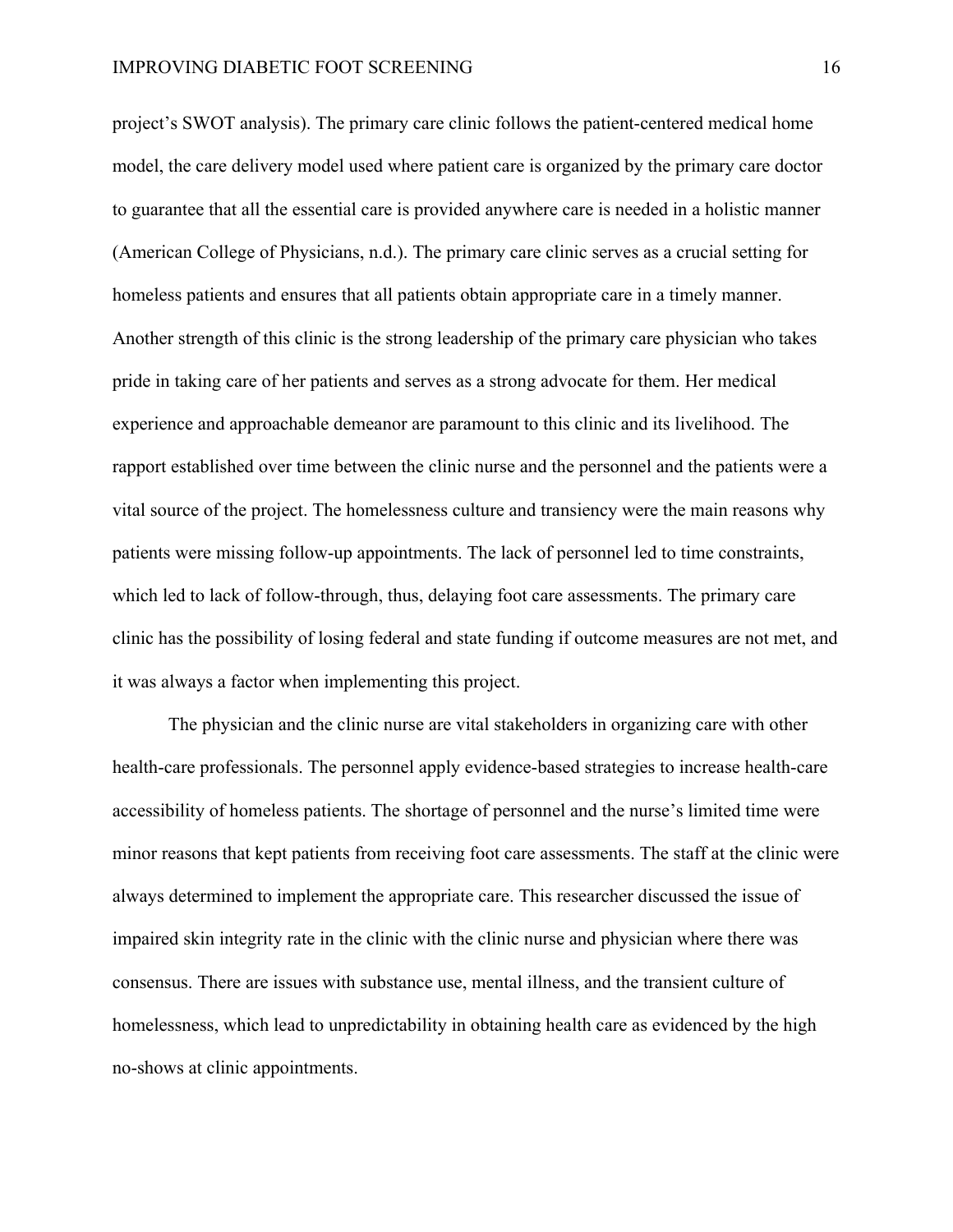#### **Project Identification**

The purpose of this project was to increase the clinic's awareness and adherence to the ADA (2018b) guidelines for foot care of all adult homeless people with Type 2 diabetes. The objectives of the project were the following:

1. To use the Health Resources and Services Administration diabetes monofilament foot screen tool to further assess the patient population. For patients with T2DM, the tool would identify those with decreased foot sensation and those who would qualify for further workup based on the criteria (see Appendix D).

2. To increase provider adherence by at least 60% starting at 0% baseline for monofilament interventions by providing information regarding proper foot screening and documentation for homeless people with diabetes.

3. To identify each diabetic chart and provide a checklist for the provider so that they may complete the check off list and document on the paper chart and the electronic chart.

4. To identify and color code the Type 2 diabetic charts purple for easy identification and classification for the provider and nurse staff.

5. To include in the patient's chart a monofilament test so that the provider would be prompted to do the exam for the diabetic patient.

The anticipated outcomes of the project were to increase awareness in homeless adult patients with diabetes at risk for foot-related complications using the monofilament screening tool. The objectives were to provide the appropriate foot care for those who qualified, increase awareness for proper foot care hygiene, and decrease skin breakdown. The outcome of the project would also align the clinic with the ADA (2018b) recommendations for proper foot care to avoid further complications, such as amputations.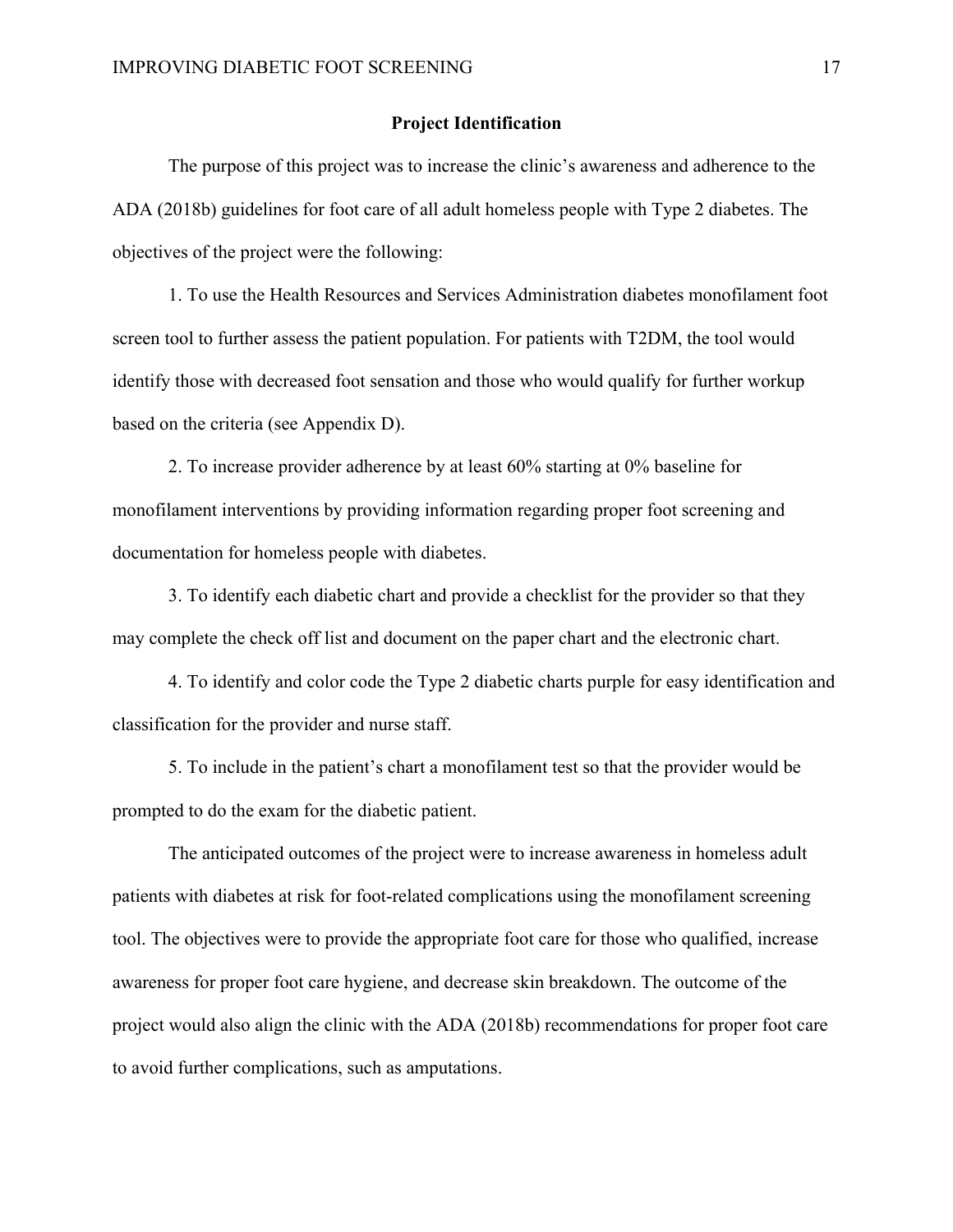#### **Summary and Strength of Evidence**

Successful interventions addressing this issue using evidence-based articles identified barriers for patients with diabetes who are in danger of complications due to foot ulcers or amputation if not diagnosed or untreated (Kumar & Valame, 2014). The articles searched provided the outline for this quality improvement project. The information revealed how to improve assessment and awareness techniques using the Health Resources and Services Administration diabetes monofilament foot screen tool. According to Kumar and Valame (2014), there are many different models, methods, and interventions that may assist in providing optimal foot care. The articles examined for this quality improvement project were located using the databases of Cochrane Library, PubMed, and Directory of Open Access Journals. The words homeless, barriers, diabetes, common foot problems, amputations, and interventions were used as search terms.

The evidence reveals that homeless persons may not have significant and monetary assets that are essential to uphold decent foot hygiene, such as clean water, soap, towels, and nail cutters (To et al., 2016). Examining the literature and its shortcomings, few studies have been done to determine the efficacy and safety of adult homeless diabetics with tinea pedis or impaired skin integrity. Process improvement efforts included having several discussions with personnel and the medical provider concerning methods of improving quality of service offered within the organization. The provider hopes to improve the overall quality of care within the clinic, offer comprehensive primary preventative measures, and integrate education into the clinic.

Upon reviewing the ADA (2018b) guidelines for proper foot care, it was determined that the clinic was aligned with the ADA (2018b) guidelines and recommendations yet had no time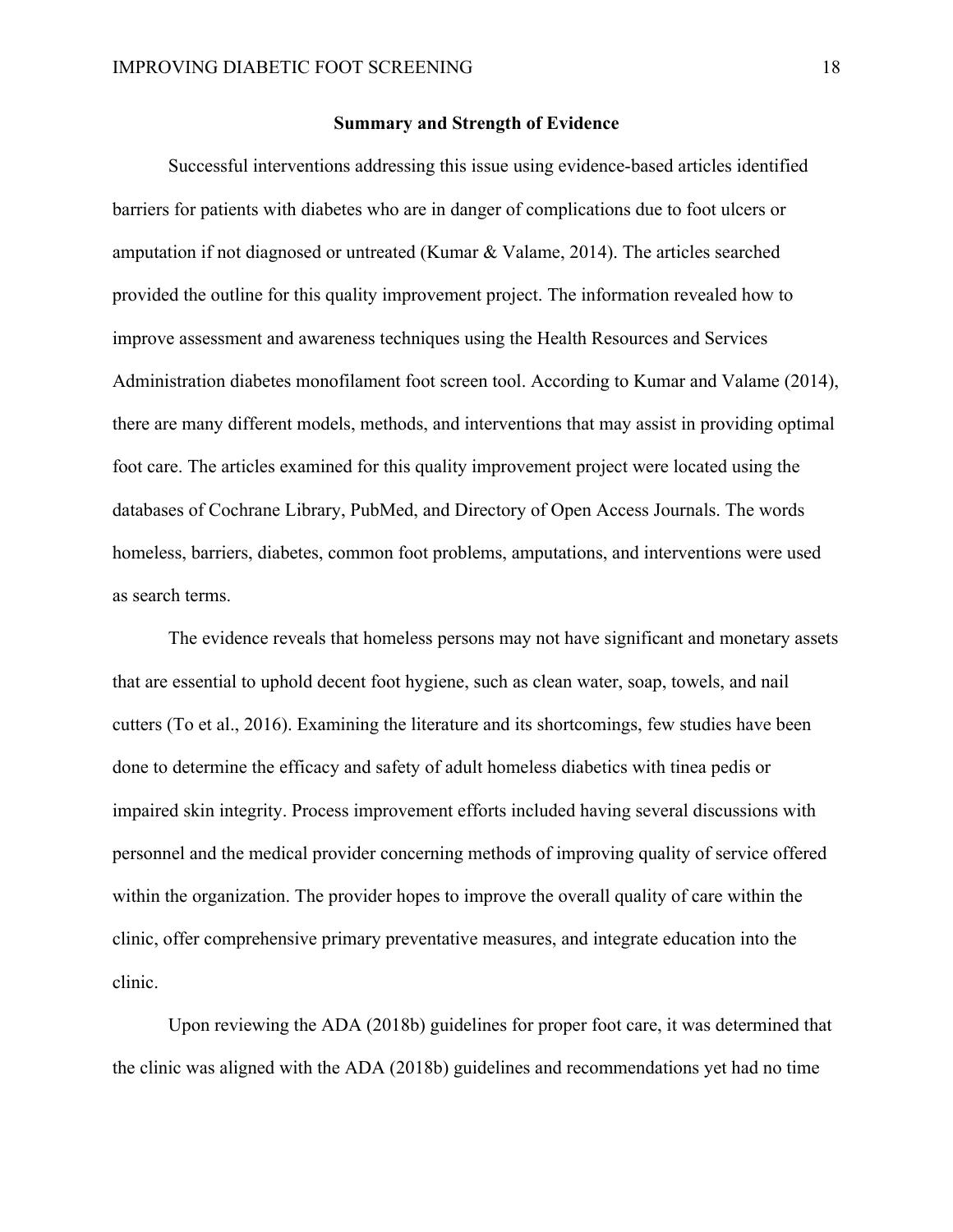for other foot care assessments when provided with follow-ups. The ADA (2018b) recommends a comprehensive foot exam and a risk assessment each time a patient is seen by the health-care provider or at least a yearly assessment. The standard of care and existing research demands for a complete exam, which involves performing (a) a thorough history; (b) a general examination; (c) a skin exam; (d) a musculoskeletal exam; (e) a neurological exam; (f) a vascular exam; (g) a risk classification; (h) referral and follow-up; and (i) patient education (ADA, 2018b; Peterson  $\&$ Virden, 2013). A discussion with the primary care team was held to decide the need to implement the course and proper education.

Color-coding is a systemic process that assists providers in health care to classify and identify information. Such sectors as the military and navigation use colors as a way to better differentiate and improve quality (Shrivastava, Shrivastava, & Ramasamy, 2014). The goal is to improve health indicators of the general population as a whole; use of color-coding not only facilitates diagnosis of important health conditions but also serves as a rationale to start a proper line of management for patients (Shrivastava et al., 2014). In a cross-sectional study by Sunyoto et al. (2014), triage systems in a low-resources emergency setting were implemented so that providers could identify who to assess by priority. The result of poor triage may lead to negative outcomes that may jeopardize a patient's life. As a result, the patients that were assigned the color red or orange were seen as a priority, while other colors were for patients who were not as critical. The study represented a reasonable factor of measure for the need to see the patient as a priority based on their condition in the emergency department. In a setting where there are low resources, color-coding is a vital tool to promote quality in the clinic.

At the primary care clinic, color-coding would help with clinic flow, outcomes, and documentation for the provider and nurse to prepare the patients to take off their shoes to assess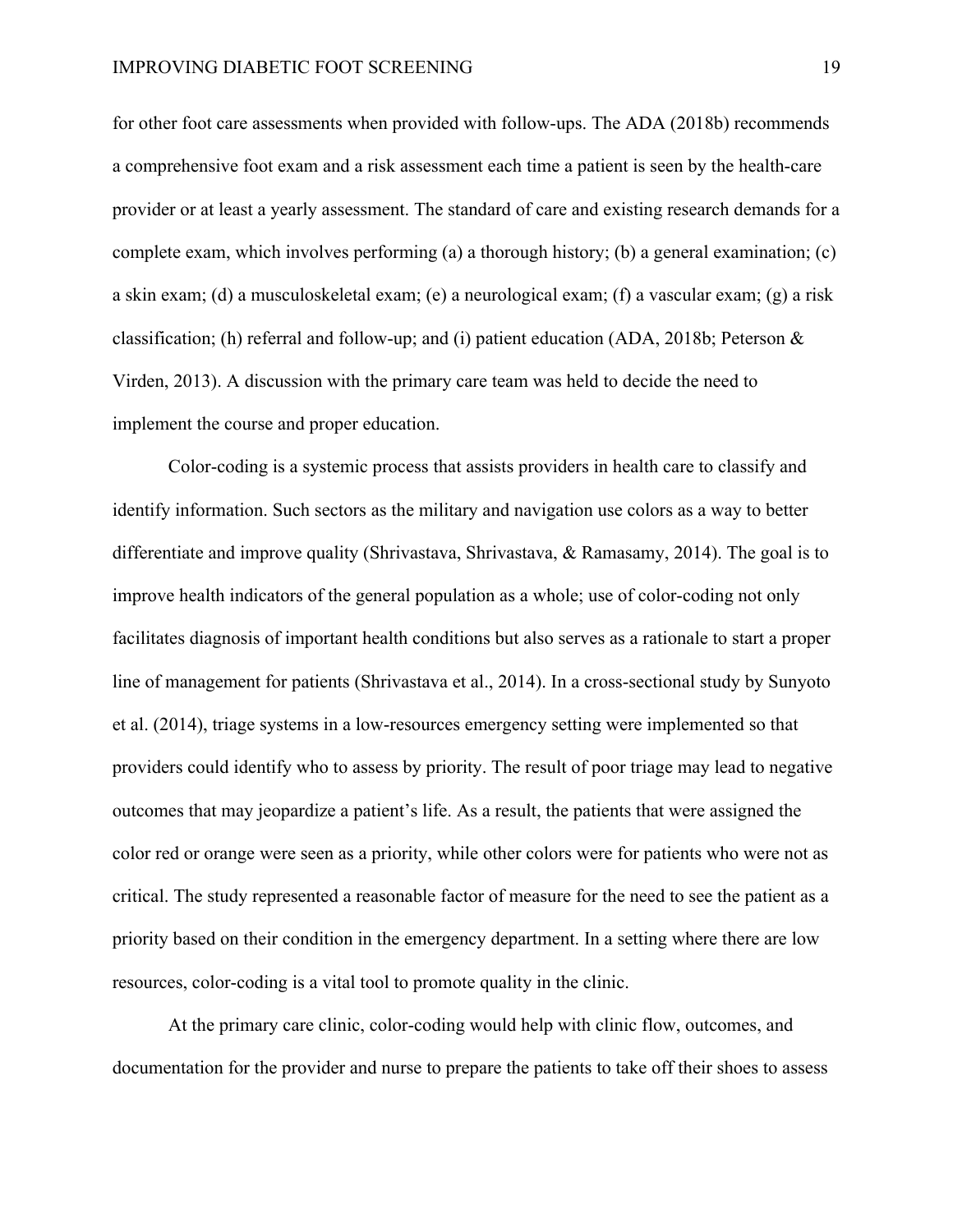for loss of protective sensation. The nurse receiving the patient would be prompted by the color to ask the patient to take off their shoes and alert the provider to do a comprehensive foot exam. The color would also prompt the provider to adhere to the standard ADA (2018b) foot examination protocol and make the best possible decision for that patient using the clinic's best available resources. Color-coding is an easy economic way to guarantee delivery of service and assist providers in a low-resource setting.

The significance of a check off list in this setting is also a valuable way for providers to complete and document findings in a busy setting (Tokede, Ramoni, & Kalenderian, 2014). Check off lists support providers by displaying important tasks as a list that can assist in understanding and recall of information. A check off list may also aid to reduce errors when a provider has perhaps forgotten a process, such as documenting. The checklist may also aid in accomplishing the necessary requirements of the ADA (2018b) foot guidelines as was the case for this project.

#### **Project Intervention**

Once the patient charts were color-coded purple, the clinic nurse was instructed to request patients with diabetes to take off their shoes and socks after vital signs were attained. During the visits, the provider conducted comprehensive foot exams for all patients with diabetes. The objective was to provide foot exams during every follow-up visit. The provider was encouraged to use the template in the electronic medical record and chart in the form provided to document foot exams for patients with diabetes. Three months after implementation of the intervention, the number of patients with diabetes who received a routine foot exam was analyzed, and the number and types of foot abnormalities found were recorded on paper and electronically.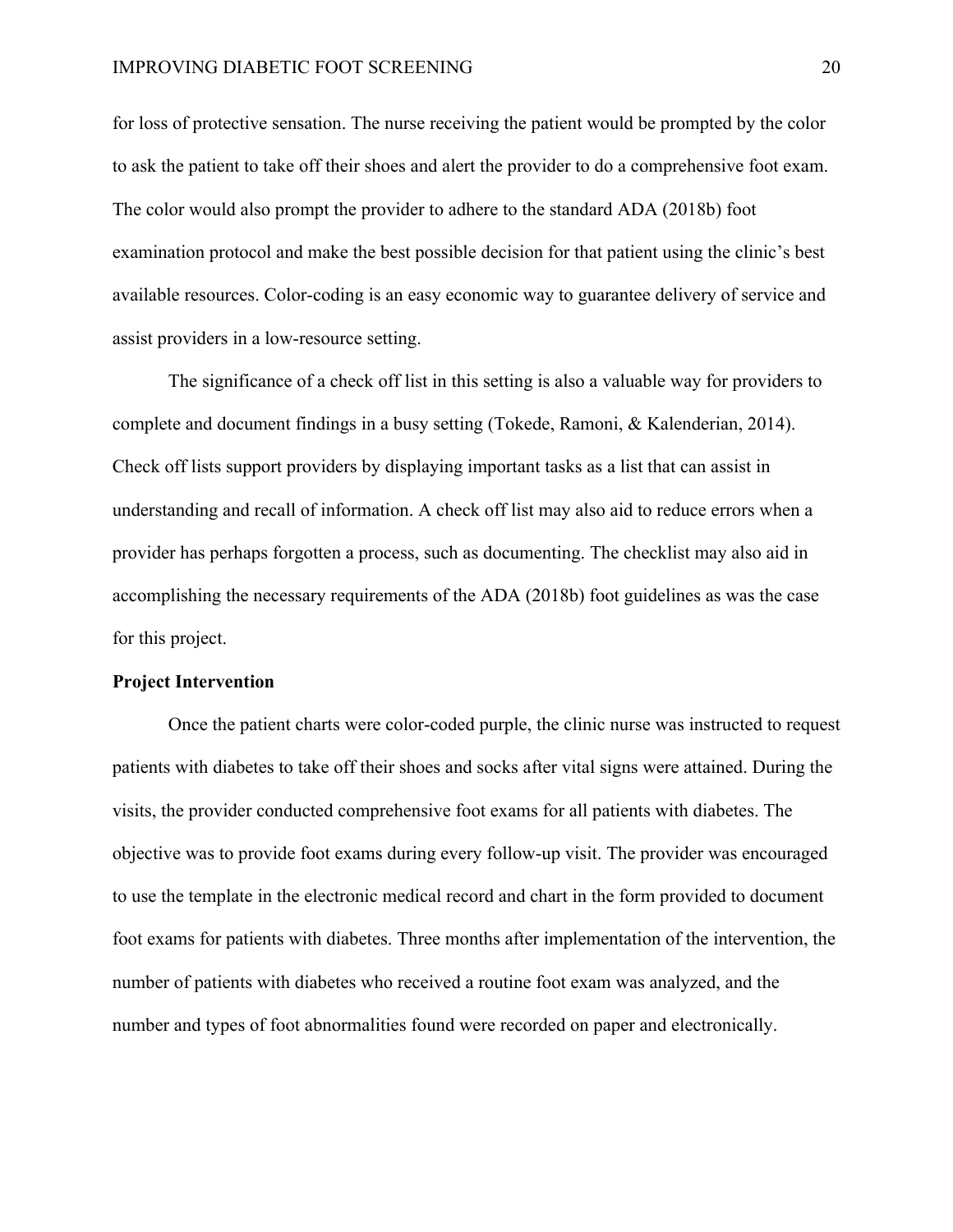The plans for implementation were to color code the diabetic patient's charts in purple and include a checklist and a monofilament in the patient's chart to prompt the provider to do the exam. The provider then documented the results on the paper chart then charted it electronically. The projected outcomes included having the provider document the result of the diabetic patient's monofilament test. A quality measure is a tool that follows and measures the importance of a health-care service and uses data to quantify a provider's delivery of quality patient care.

#### **Setting and Population**

The intervention took place in San Antonio, Texas, at a primary care clinic located within a homeless shelter. Patients who visit the clinic are homeless and are in need of care to manage their chronic illness of Type 2 diabetes. Chart reviews were conducted at this primary care clinic.

#### **Organizational Barriers and Facilitators**

In the clinic, the barriers to a comprehensive foot exam included time limitations. On average in America, primary care provider visits last less than 15 minutes, and a regular foot exam normally takes 3 minutes (Miller et al., 2014). Although the provider spends more time with patients at this clinic, the homeless patients were often embarrassed of their feet and did not want to expose their feet unless directly asked by the provider. Sometimes even at the provider's request, patients would still refuse to take off their shoes. They did not report foot pain or a certain foot problem nor did they demand a foot exam. For this reason, the physician may not see the necessity of finishing a routine foot exam (Miller et al., 2014). The facilitators of this project were motivated knowledgeable staff at the clinic who are essential to this practice. The staff have developed rapport with these patients who often hesitate to come to their appointments. The provider wants to improve the overall quality of care within the primary care clinic and offer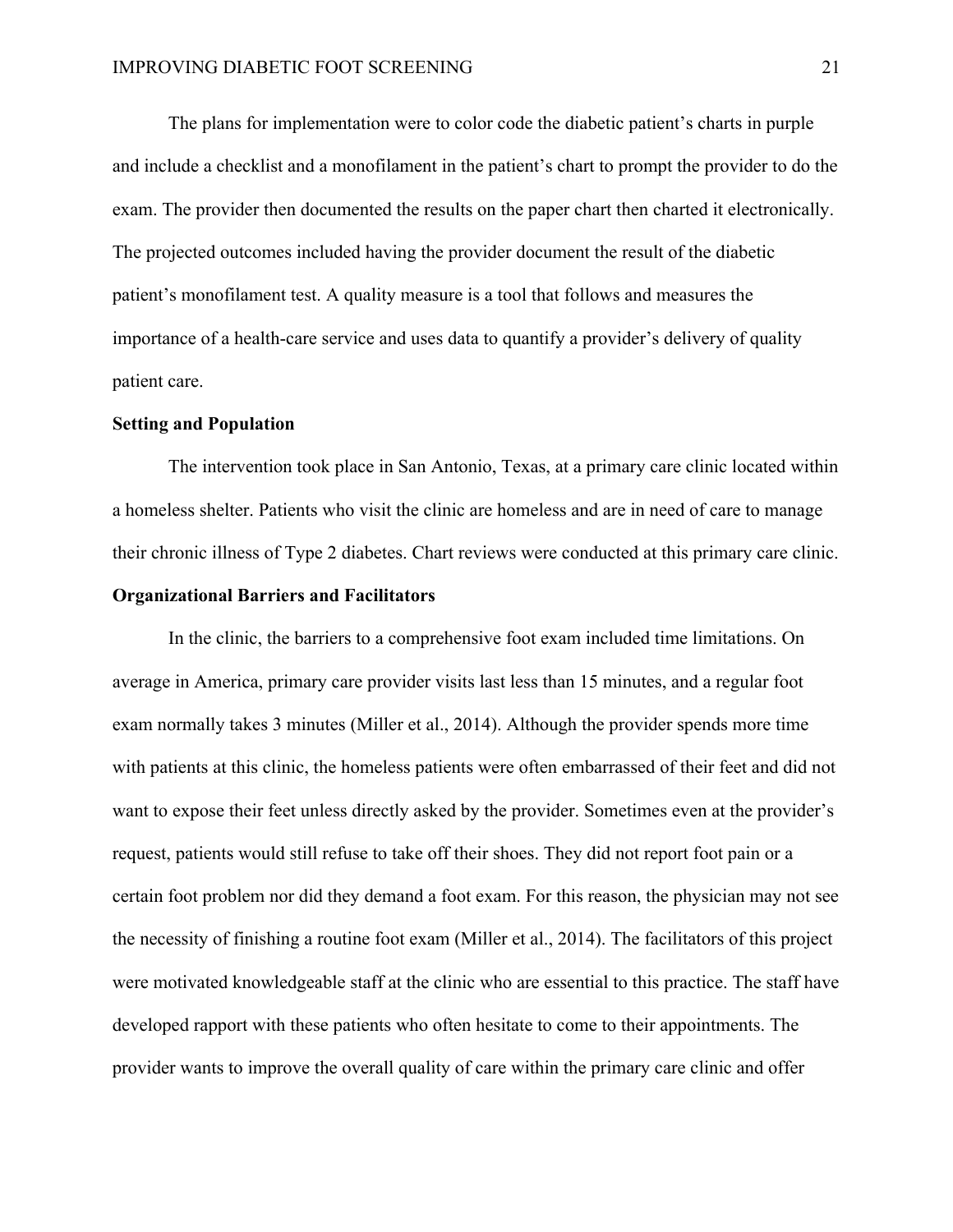preventative measures for homeless diabetic patients. In the 3-month period that the data was collected, there were many no-show appointments, and many of the patients did not return for their follow-up visits.

#### **Ethical Considerations**

An ethical conflict was the inability to refer to a specialist promptly based on insurance status. No other potential conflicts of interest were relevant to this project.

#### **Evaluation Plan**

To assess the intervention, the number of homeless patients with diabetes who received a foot exam before implementation of the intervention was compared to the number of homeless patients with diabetes who received a foot exam within 3 months after the intervention began as well as the number and types of foot abnormalities noticed during the respective time periods. Data were de-identified and collected for this quality improvement project. The data from the chart reviews were entered into Microsoft Excel for examination.

#### **Results**

The purpose of this quality improvement project was to increase a primary care clinic's awareness and adherence to the ADA (2018b) guidelines for foot care of all adult homeless diabetic patients. The demographics were as follows: White 77%, Native American 0%, African American 20%, and Asian 3%. Of the total number of patients seen, 46% were Hispanic and 54% were non-Hispanic. The provider and nurse documented having taught the patients how to inspect their feet every day and the related risk factors of developing ulcers that may lead to infection and amputation. The provider and nurse reported good feedback from the project, and it alerted them to spend at least 10 more min with the patient, which they can allocate for better time management.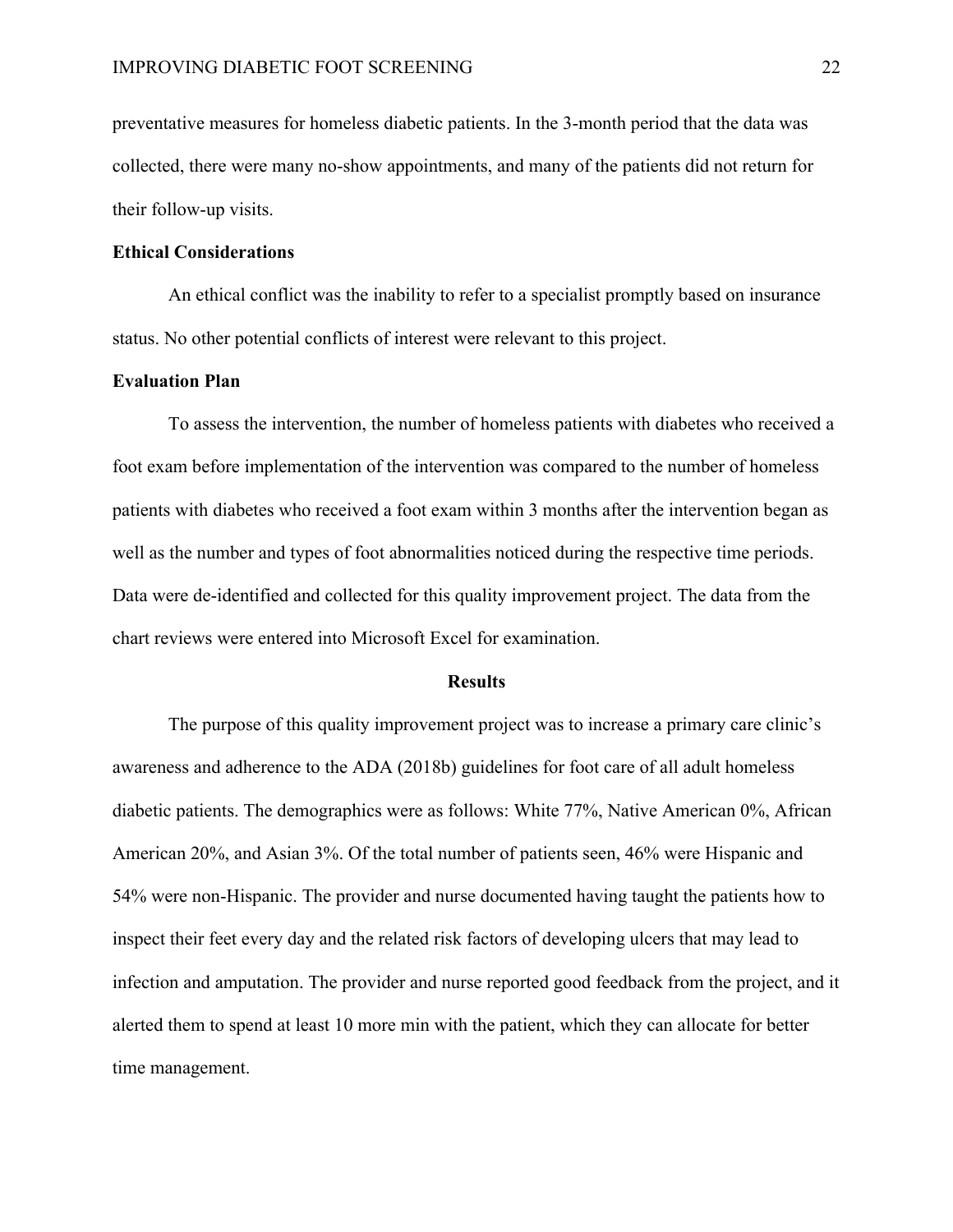The chart review of patients at the clinic revealed better implementation of the ADA (2018b) guidelines by health-care providers, enhanced foot care management, and better documentation over a 90-day period compared to preceding practice in this primary care setting. The color-coding and check off list placed in the charts documented were at 100% completion rate. Patient education was at 100% for those patients who showed up. The goal to provide 60% of patients who have diabetes with a complete comprehensive foot assessment was not met due to the clinic's high rate of no-shows. Thirty-five patients were identified as meeting the criteria of having a diagnosis of Type 2 diabetes. Of the 35 patients initially evaluated, 26 did not keep their follow-up appointments during the project's time period. The percentage of patients who did not keep their appointments for a variety of reasons were 74%. This included patients who were hospitalized (4%) and deceased (4%). All nine patients who did return had a correct assessment and documentation by the health-care provider (see Figure 1 and Appendix E). Although the work process for foot care protocol was not entirely new, it was now consistent. Color-coding the charts had not been implemented before, so there were no comparisons that could be made at this clinic. Color-coding, according to the primary care provider, is sustainable because it is easy and economical. This also may lead to other projects she may have in mind for triaging patients for other health issues.

Hence, the goal set for providers to document an assessment in 60% of the diabetic patients was met. Referral to podiatry was assessed by making sure the assessment tool was completed properly and by chart audit in the referral section of the electronic medical record. The charts reviewed confirmed none of the 35 had a prior podiatry referral because of lack of insurance. All five objectives were implemented by the DNP student, and a chart review was used to calculate the percentages of change that occurred. The goal was to provide a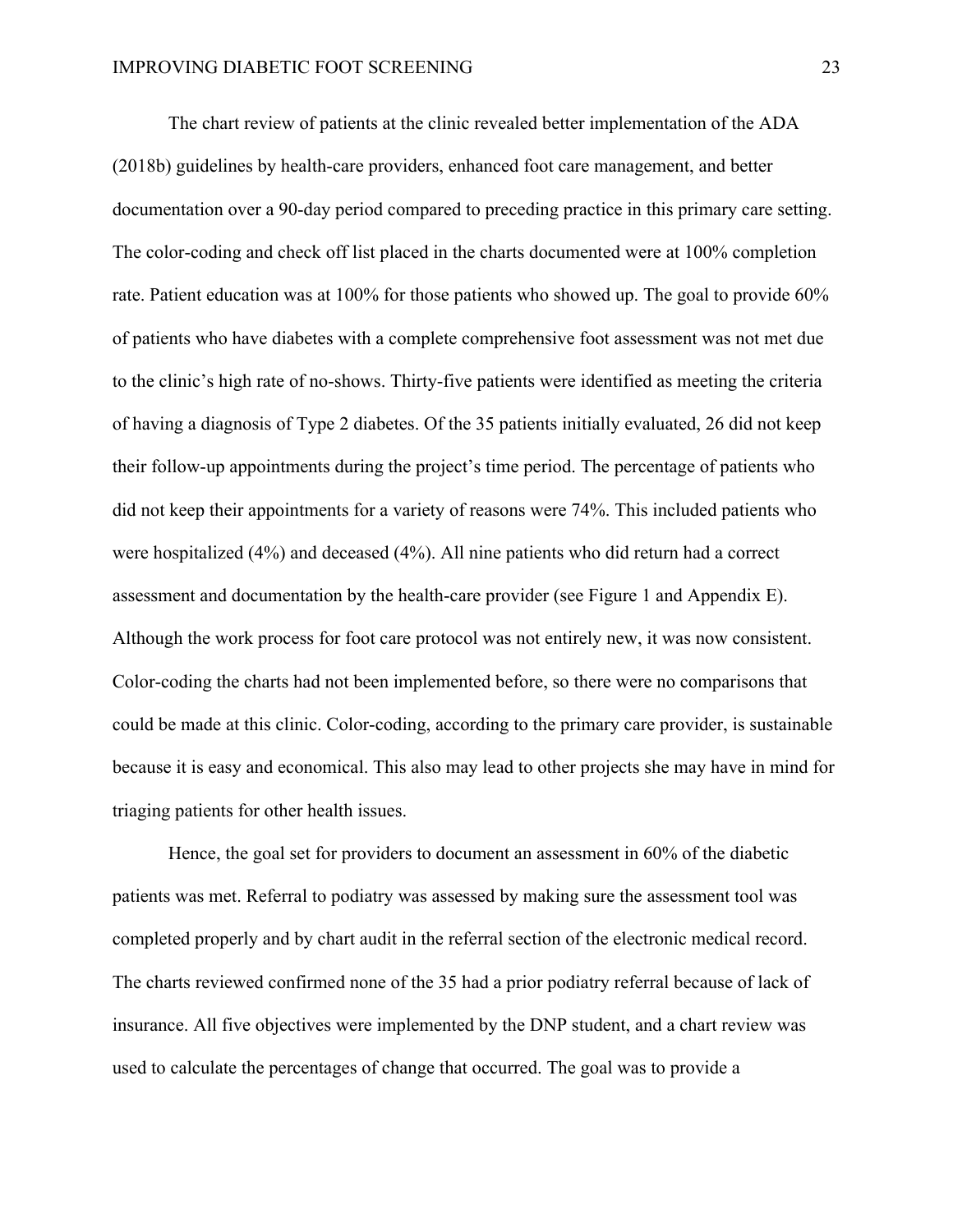comprehensive assessment on the original 35 patients identified with diabetes. Even though 35 were scheduled, only nine were actually assessed. At the 3-month follow-up, nine out of 35 patients followed up, one lost a limb during the project, and one died. The provider accomplished comprehensive assessment skills and documentation of foot assessments of nine patients that showed up for their visits.



*Figure 1.* Patient results at postintervention 3-month follow-up.

#### **Discussion**

Diabetes and foot complications are an economical health-care drain costing the nation thousands of dollars yearly (Baba, Foley, Davis, & Davis, 2014; Peterson & Virden, 2013; Szpunar, Minnick, Dako, & Saravolatz, 2014). Homeless patients, especially those who are diagnosed with diabetes, are at higher risk for foot ulcers and amputations if the disease is overlooked and not properly cared for by providers (To et al., 2016). The clinic sees homeless patients who are receiving annual comprehensive or periodic foot assessments as recommended by ADA (2018b) guidelines. Yet the need for improved screening and documentation was needed. Kumar and Valame (2014) conveyed ways to improve care for patients who have diabetes and who are in jeopardy of complications linked to foot ulcers or amputation. It is the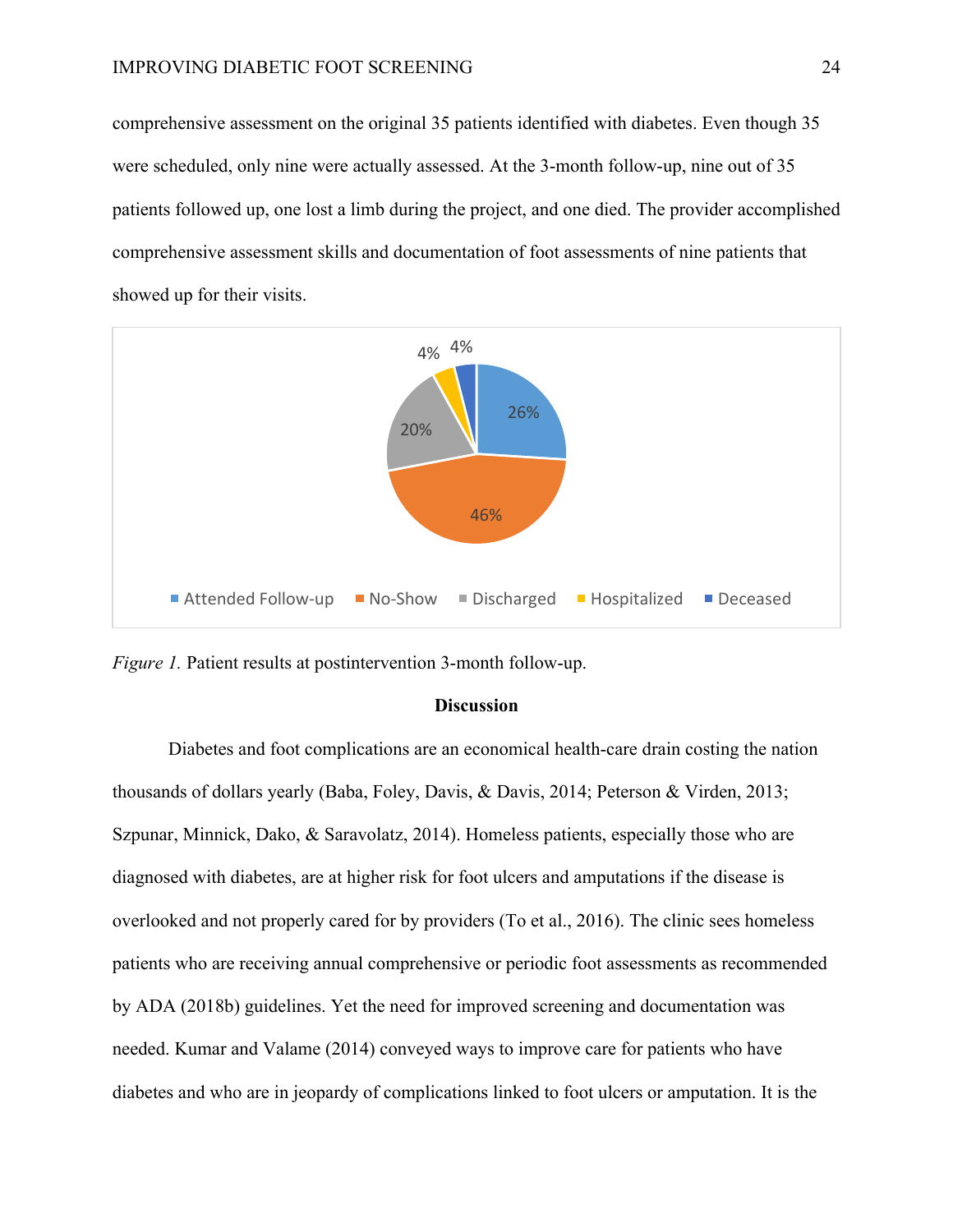duty of the provider to assess and educate, thereby preventing the disease from progressing. The project's strength was the motivated staff who were determined to make a difference in patients who live with Type 2 diabetes and suffer from linked comorbidities that can be avoided by improved management and education. The changes noted were appropriate and suitable to complete assessments and education, and the color-coding process prompted providers to document their patients' findings, which have shown in this project to decrease complications and improve quality of life for individuals who suffer from diabetes.

#### **Limitations**

The project limitations included patients not showing up for their appointments. The majority of the patients did not return to the clinic during the 3-month span of the project. The project's short duration was also a limitation. If the project had continued for 12 months, more patients may have returned for visits. Another limitation was the visit time constraint as many patients were disabled and required help with taking off their socks or shoes. The provider in a busy clinic made time to take the shoes or socks off if the nurse was busy to assist. Many patients did not want to take off their shoes since some needed assistance with removal or putting footwear back on. Also, some patients were embarrassed because they believed their feet smelled or their toenails were not well-kept. This is where there was an opportunity for education on the importance of foot exams for patients, which they understood can reduce ulcers and/or amputation, and increased adherence to guidelines for providers. The patients that were noshows or were no longer in services also impacted the project as it decreased the number of patients seen.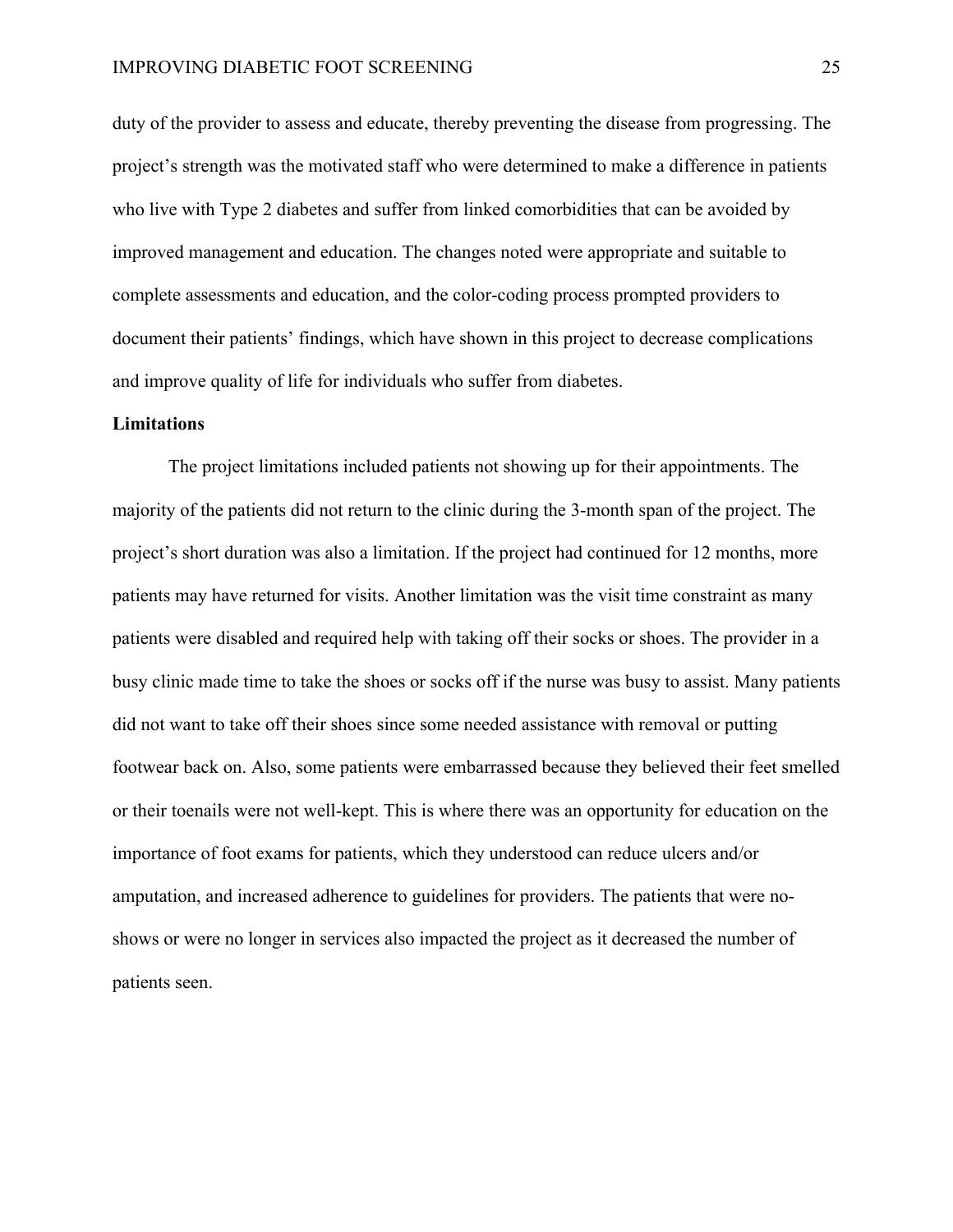#### **Recommendations**

There is a major need for this primary care clinic as it assists those without health care and serves as a beacon of hope for homeless patients with medical problems. The clinic staff are vital to this population for they have developed rapport. Recommendations are limited due to funding, however, considering the clinic does a superb job in caring for patients and motivating them to show up for their appointments. The patients are homeless, which means they may move from place to place around the city, leave town, or face incarceration, all which are huge factors.

One recommendation is to explore other ways that would increase the number of patients who show up for appointments other than giving out reminders and making phone calls. It was a privilege for this DNP student to develop a working relationship with the provider and staff at the clinic. Therefore, a second recommendation is to maintain staff motivation and recognize their dedication to service because they are outstanding in caring for these patients, and their strong will outweighs the lack of resources they work with every day. The third recommendation is to continue with the practices, such as color-coding, that were established during this quality improvement project long-term. The fourth is to have the monofilaments in the charts so that providers have them ready to use. Lastly, having signs in the exam rooms reminding patients to take off their shoes is another recommendation. The ADA (2018b) assessment tools yielded positive outcomes for the providers and patients at the clinic. The literature review encourages the need to implement ADA (2018b) guidelines, providing direction and due diligence for providers.

### **Implications for Practice**

The DNP student implemented evidence-based nursing practices by utilizing guidelines according to the ADA (2018b) by meeting the basic needs of the diabetic population in the current microsystem evaluated. This project allowed the DNP student the ability to incorporate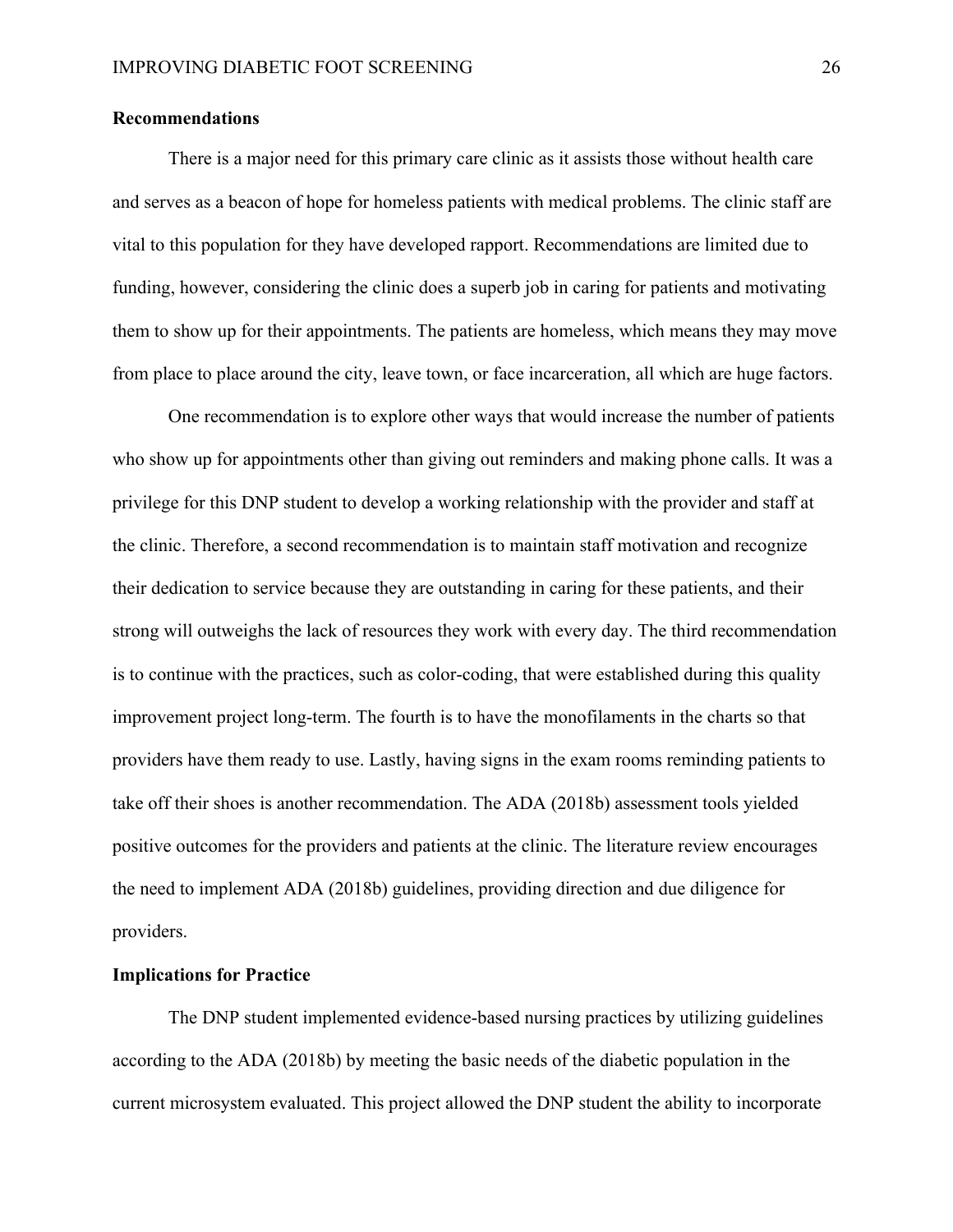interprofessional collaboration with the physician and staff for improving the homeless population health outcomes with evidence-based interventions (American Association of Colleges of Nursing [AACN], 2006). The quality improvement process and systems thinking permitted the DNP student to improve patient and health-care outcomes by implementing documentation, diabetic foot assessment, education, and referrals if needed (AACN, 2006). The aim of this project was to apply ADA (2018b) guidelines using a diabetic tool developed by the Health Resources and Services Administration to improve foot screening practices in the clinic setting while instructing health-care providers and patients with their assessments. The DNP student has the comprehension and ability to promote illness prevention by decreasing the risk of infection and loss of sensation, which leads to amputation, among homeless diabetic patients through education. This was established by applying the ADA (2018b) guidelines in the clinic. The DNP student is equipped to communicate and improve standards of care for patients with diabetes. The DNP student delivered education to staff in the clinic, joining the gap between research and practice while helping the clinic adjust to changes, which evidently enhanced the health-care practice. The project allowed this DNP student to facilitate change and an attainable outcome with the guidance of the ADA (2018b) guidelines and motivated staff who humbly serve this population.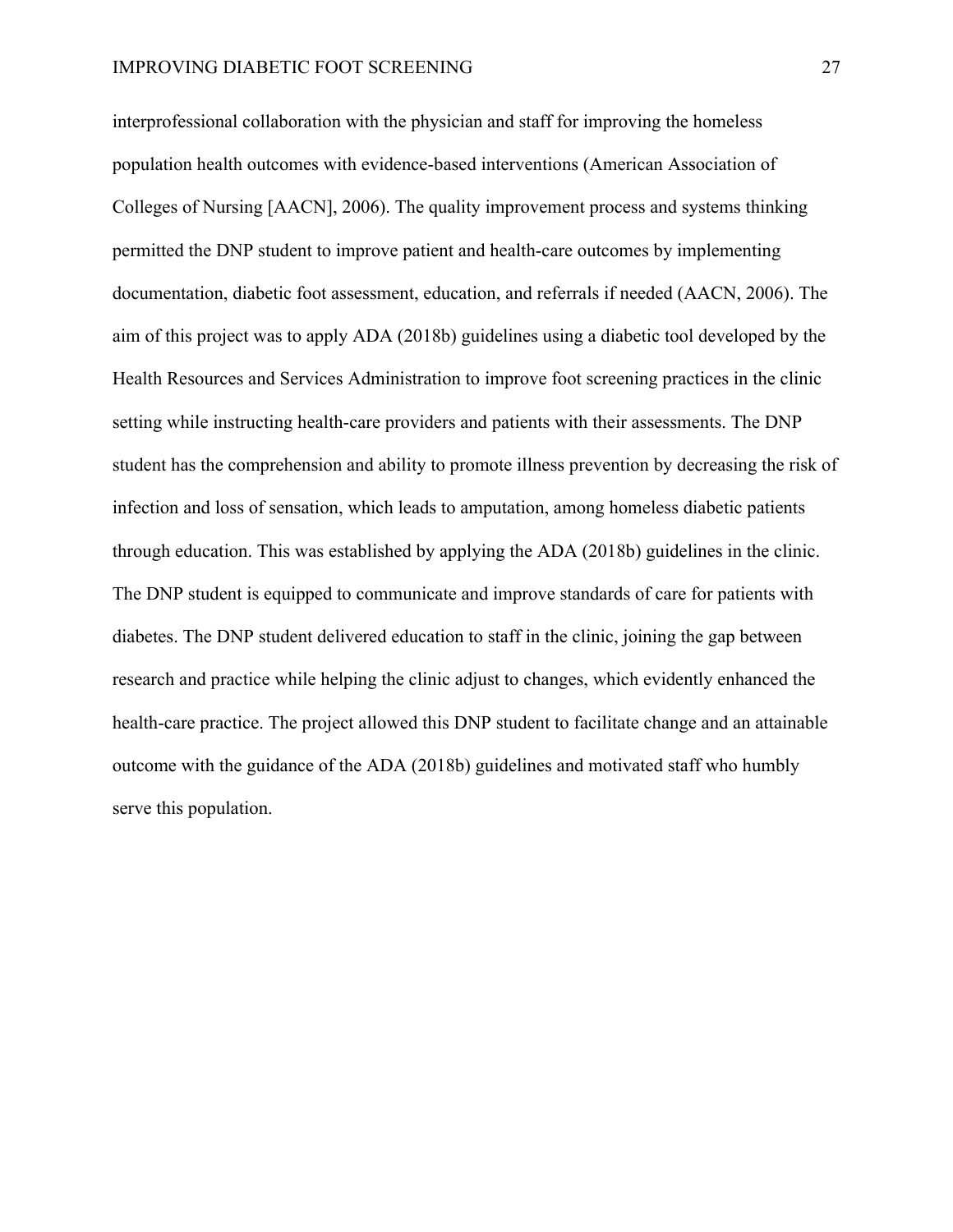#### References

American Association of Colleges of Nursing. (2006). *The essentials of doctoral education for advanced nursing practice.* Retrieved from

https://www.aacnnursing.org/Portals/42/Publications/DNPEssentials.pdf

American College of Physicians. (n.d.). What is the patient-centered medical home? Retrieved from https://www.acponline.org/practice-resources/business-resources/payment/deliveryand-payment-models/patient-centered-medical-home/understanding-the-patient-centeredmedical-home/what-is-the-patient-centered-medical-home

American Diabetes Association. (2018a). The cost of diabetes. Retrieved from https://www.diabetes.org/resources/statistics/cost-diabetes

American Diabetes Association. (2018b). 10. Microvascular complications and foot care: *Standards of medical care in diabetes—2018. Diabetes Care, 41*(Suppl. 1), S105–S118.

- Amputee Coalition, Limb Loss Task Force. (2012). *Roadmap for preventing limb loss in America: Recommendations from the 2012 Limb Loss Task Force.* Retrieved from https://sunshinepando.com/wp-content/uploads/2015/01/Roadmap-for-Limb-Loss-Prevention-and-Amputee-Care-Improvement-Sunshine-Prosthetics-and-Orthotics-Wayne-NJ.pdf
- Baba, M., Foley, L., Davis, W. A., & Davis, T. M. E. (2014). Self-awareness of foot health status in patients with type 2 diabetes: The Fremantle diabetes study phase II. *Diabetic Medicine, 31*(11), 1439–1445. doi:10.1111/dme.12521
- Burdette-Taylor, M. S. (2015). Prevent wounds by conducting a comprehensive foot examination and intervention. *Healthcare, 3*(3), 586–592. doi:10.3390/healthcare3030586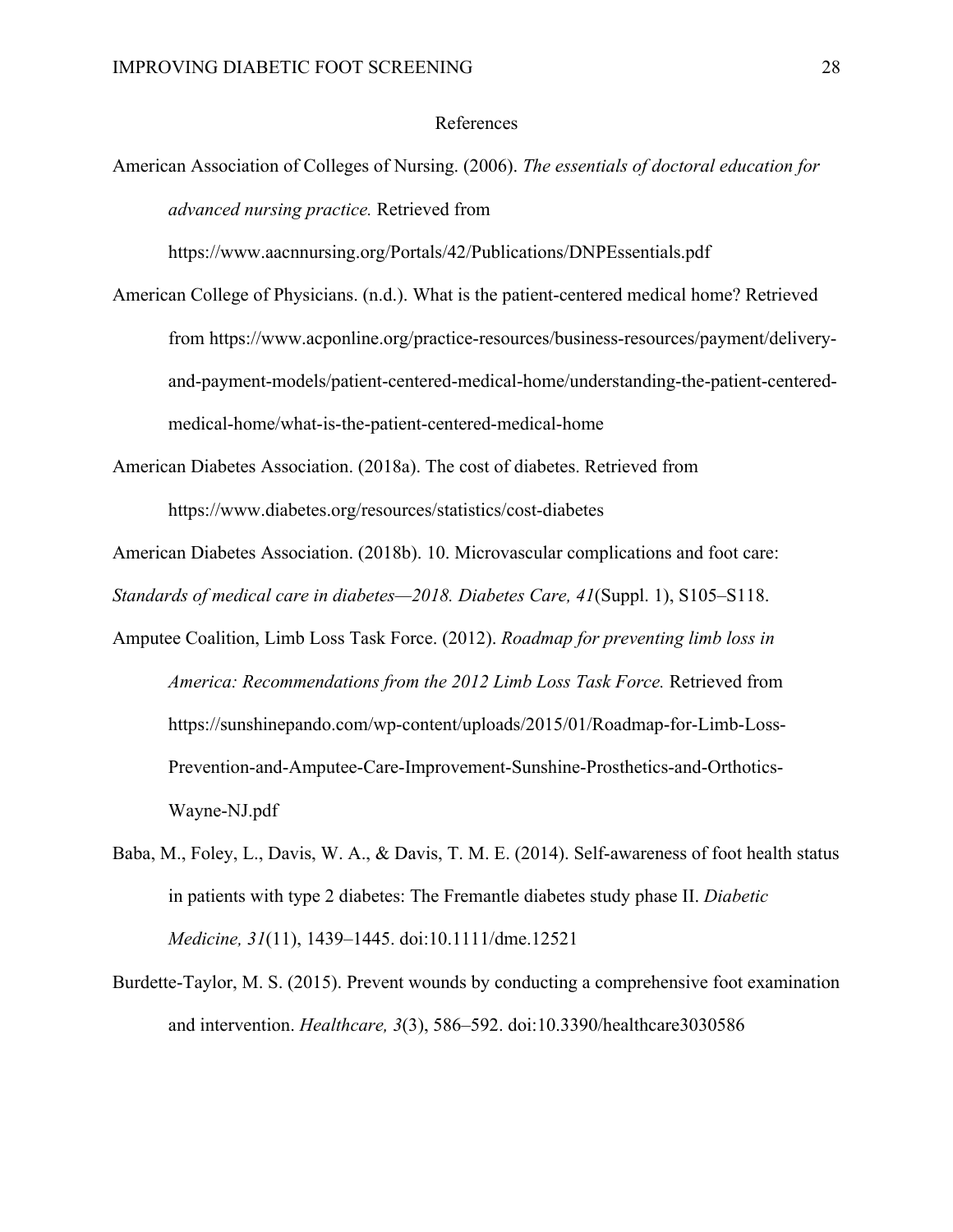Centers for Disease Control and Prevention. (2014). *National diabetes statistics report, 2014: Estimates of diabetes and its burden in the United States.* Retrieved from https://www.cdc.gov/diabetes/pdfs/data/2014-report-estimates-of-diabetes-and-itsburden-in-the-united-states.pdf

- Chen, B., Mitchell, A., & Tran, D. (2012). Podiatric health needs of homeless populations as a public health concern. *Journal of the American Podiatric Medical Association, 102*(1), 54–56.
- Fowler, M. J. (2011). Microvascular and macrovascular complications of diabetes. *Clinical Diabetes, 29*(3), 116–122. Retrieved from http://clinical.diabetesjournals.org/ content/diaclin/29/3/116.full.pdf
- Gaetz, S., Donaldson, J., Richter, T., & Gulliver, T. (2013). *The state of homelessness in Canada 2013* (Homeless Hub Paper No. 4). Retrieved from http://www.wellesleyinstitute.com/ wp-content/uploads/2013/06/SOHC2103.pdf
- Garza, R. (2017, June 14). Haven for Hope celebrates 7 years of service*. Rivard Report*. Retrieved from https://therivardreport.com/haven-for-hope-celebrates-7-years-of-service/
- Hirsch, J. D., & Morello, C. M. (2017). Economic impact of and treatment options for type 2 diabetes. *The American Journal of Managed Care, 23*(Suppl. 13), S231–S240.
- Institute for Work and Health. (2015). Primary, secondary and tertiary prevention. Retrieved from https://www.iwh.on.ca/what-researchers-mean-by/primary-secondary-and-tertiaryprevention
- Kumar, M. S., & Valame, S. (2014). Risk of diabetic foot in diabetics with micro and macrovascular complications. *Journal of Evolution of Medical and Dental Sciences*, *3*(67), 14467–14477. doi:10.14260/jemds/2014/3941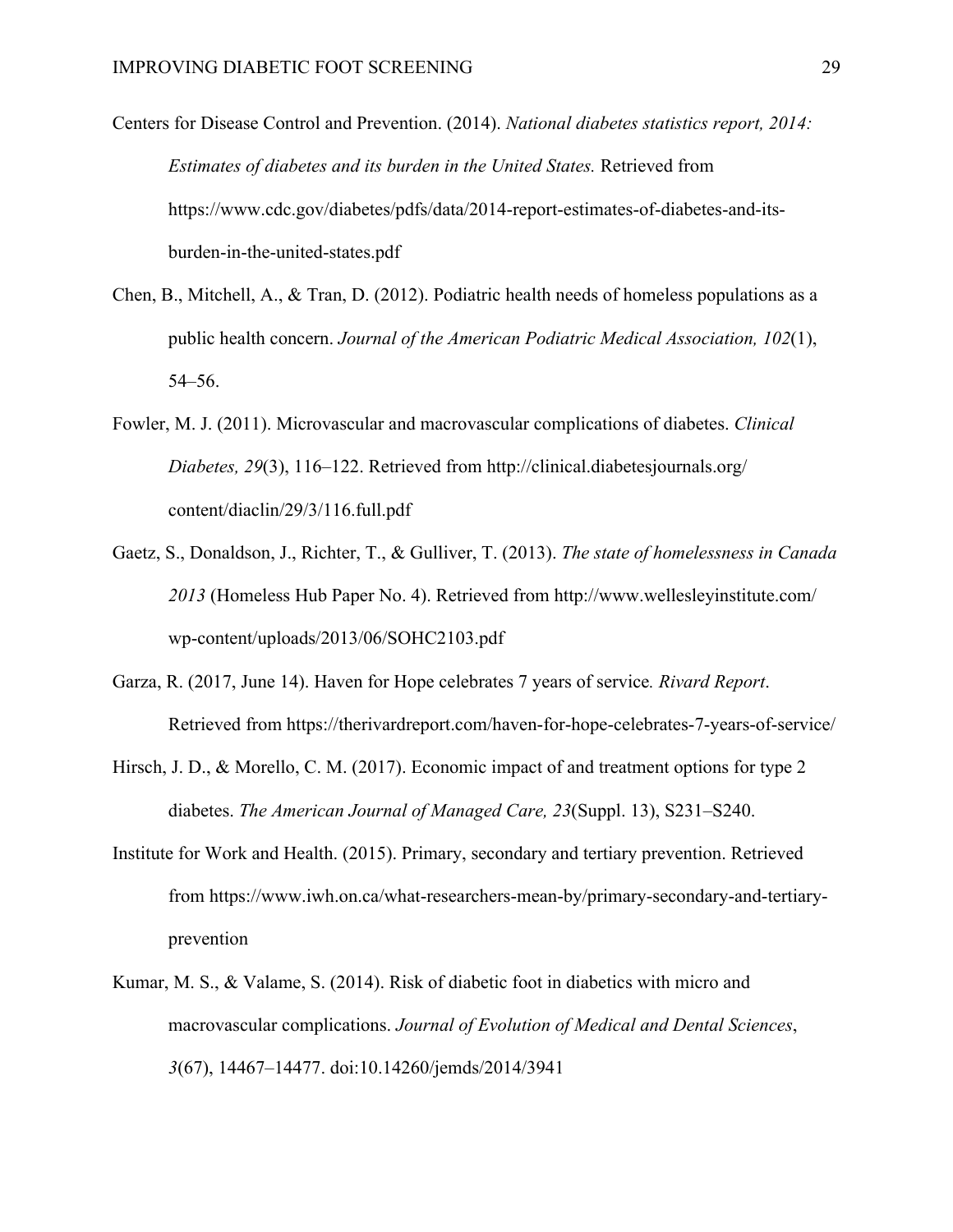Landgraf, R. (2014). Prevention of type 2 diabetes. Retrieved from https://www.diapedia.org/type-2-diabetes-mellitus/31040851213/prevention-of-type-2 diabetes

- Maness, D. L., & Khan, M. (2014). Care of the homeless: An overview. *American Family Physician, 89*(8), 634–640.
- Miller, J. D., Carter, E., Shih, J., Giovinco, N. A., Boulton, A. J. M., Mills, J. L., & Armstrong, D. G. (2014). How to do a 3-minute diabetic foot exam: This brief exam will help you to quickly detect major risks and prompt you to refer patients to appropriate specialists. *The Journal of Family Practice, 63*(11), 646–656.
- National Alliance to End Homelessness. (2015). *The state of homelessness in America 2015.* Retrieved from http://endhomelessness.org/wp-content/uploads/2015/04/2015-state-ofhomelessness.pdf
- Peterson, J. M., & Virden, M. D. (2013). Improving diabetic foot care in a nurse-managed safety-net clinic. *Journal of the American Association of Nurse Practitioners, 25*(5), 263– 271. doi:10.1111/j.1745-7599.2012.00786.x
- Piedad, J. R. (Producer). (2017, March 27). *At least 2,700 people in Bexar County are homeless* [Audio podcast]. Retrieved from http://www.tpr.org/post/least-2700-people-bexarcounty-are-homeless
- Porth, C. M. (2013). *Essentials of pathophysiology: Concepts of altered health states* (4th ed.). Philadelphia, PA: Lippincott Williams & Wilkins.
- Rakel, R. E., & Rakel, D. P. (2016). *Textbook of family medicine* (9th ed.). Philadelphia, PA: Elsevier Saunders.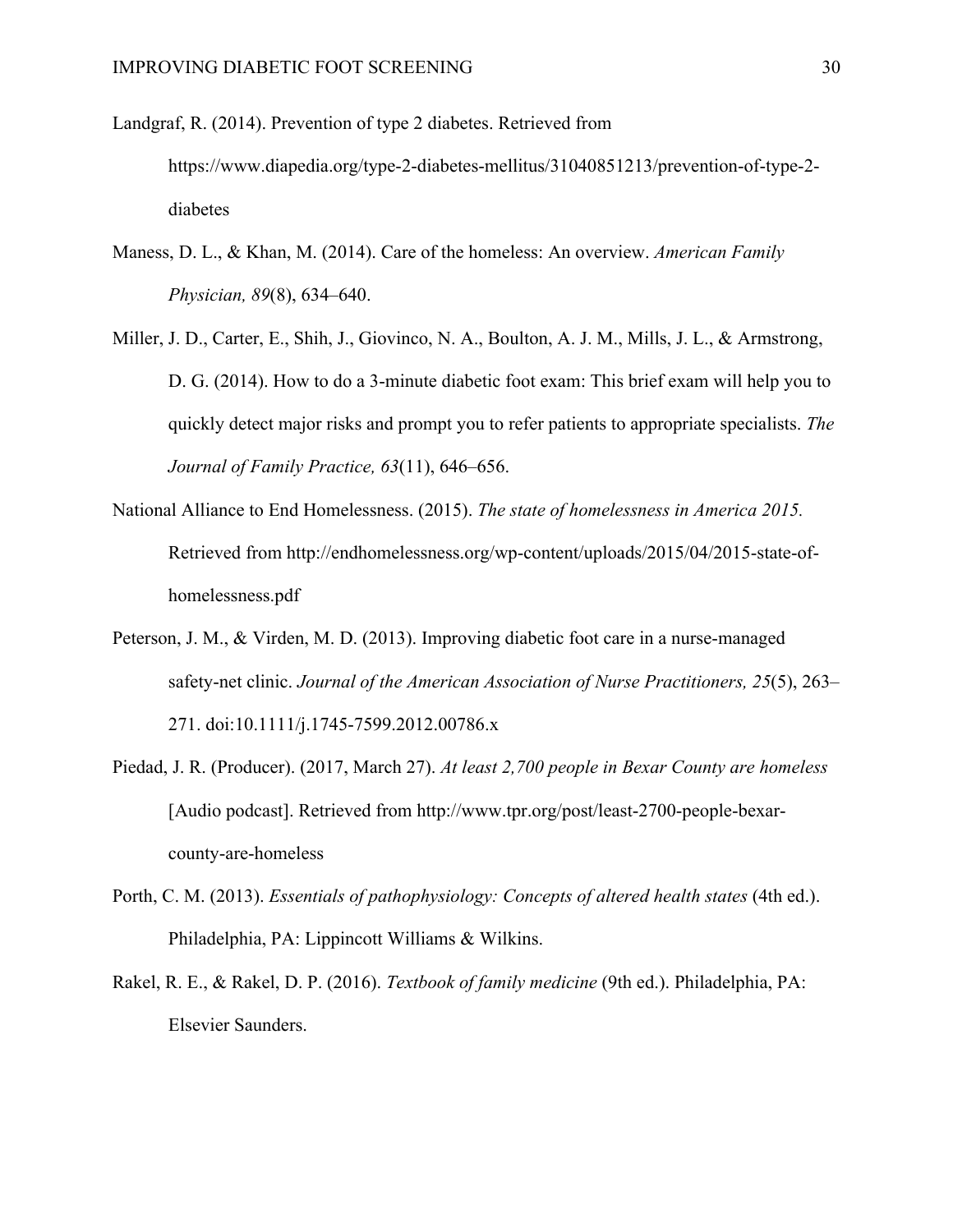- Shrivastava, S. R., Shrivastava, P. S., & Ramasamy, J. (2014). Color coding: A tool to enhance the quality of health care in low resource settings. *Healthcare in Low-Resource Settings, 2*(2). doi:10.4081/hls.2014.4772
- Sunyoto, T., Van den Bergh, R., Valles, P., Gutierrez, R., Ayada, L., Zachariah, R., . . . Harries, A. D. (2014). Providing emergency care and assessing a patient triage system in a referral hospital in Somaliland: A cross-sectional study. *BMC Health Services Research, 14*:531.
- Szpunar, S. M., Minnick, S. E., Dako, I., & Saravolatz, L. D. (2014). Improving foot examinations in patients with diabetes: A performance improvement continuing medical education (PI-CME) Project. *The Diabetes Educator, 40*(3), 281–289. doi:10.1177/0145721714526789
- To, M. J., Brothers, T. D., & Van Zoost, C. (2016). Foot conditions among homeless persons: A systematic review. PLoS ONE, *11*(12), e0167463. https://dx.doi.org/10.1371%2Fjournal.pone.0167463
- Tokede, O., Ramoni, R., & Kalenderian, E. (2014). The value of checklists. *The Journal of the American Dental Association, 145*(7), 696–697.
- Zaccagnini, M. E., & White, K. W. (2014). *The doctor of nursing practice essentials: A new model for advanced practice nursing* (2nd ed.). Burlington, MA: Jones & Bartlett Learning.
- Zhuo, X., Zhang, P., Barker, L., Albright, A., Thompson, T. J., & Gregg, E. (2014). The lifetime cost of diabetes and its implications for diabetes prevention. *Diabetes Care, 37*(9), 2557– 2564. Retrieved from https://doi.org/10.2337/dc13-24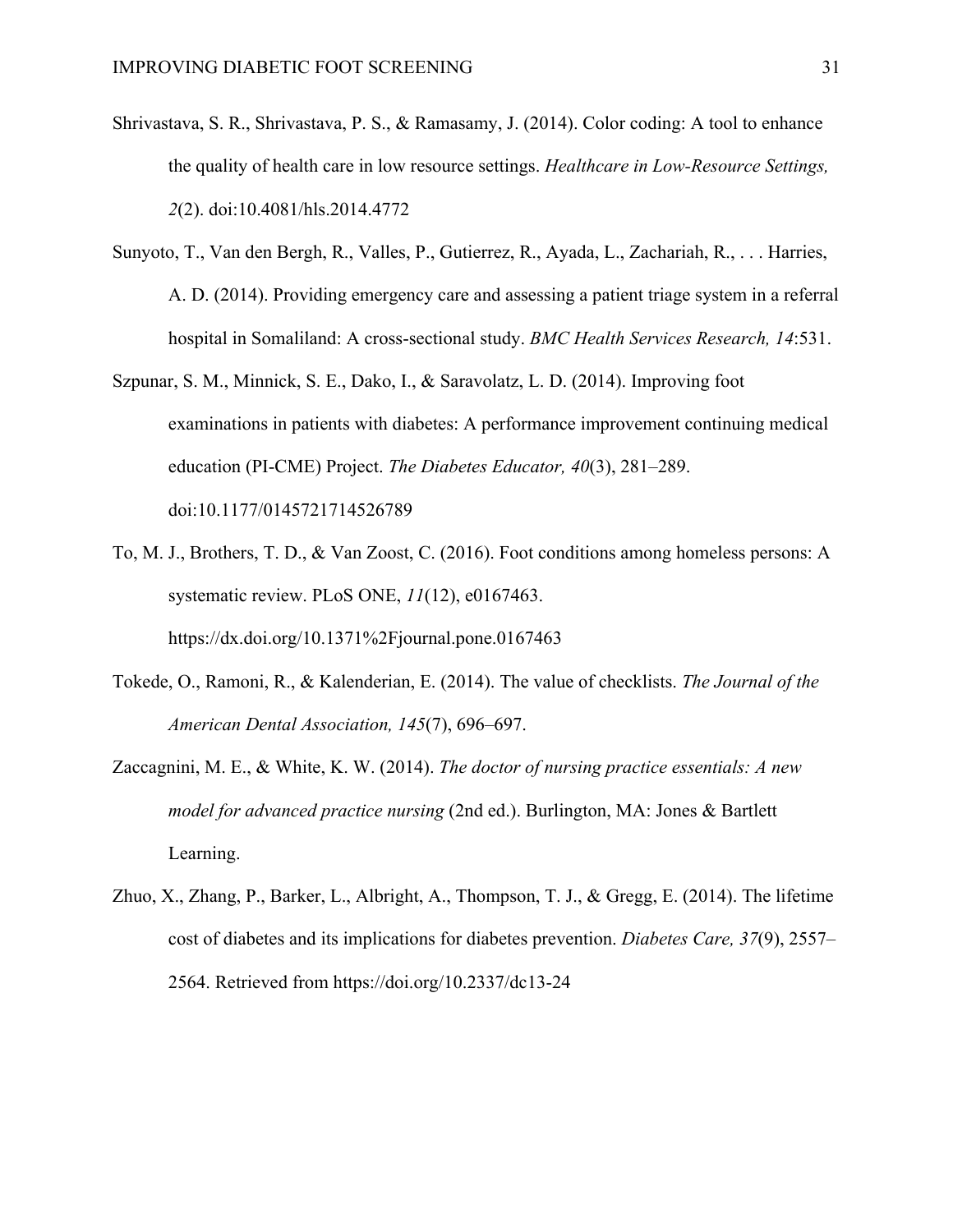Ziegler-Graham, K., MacKenzie, E. J., Ephraim, P. L., Travison, T. G., & Brookmeyer, R. (2008). Estimating the prevalence of limb loss in the United States: 2005 to 2050. *Archives of Physical Medicine and Rehabilitation, 89*(3), 422–429.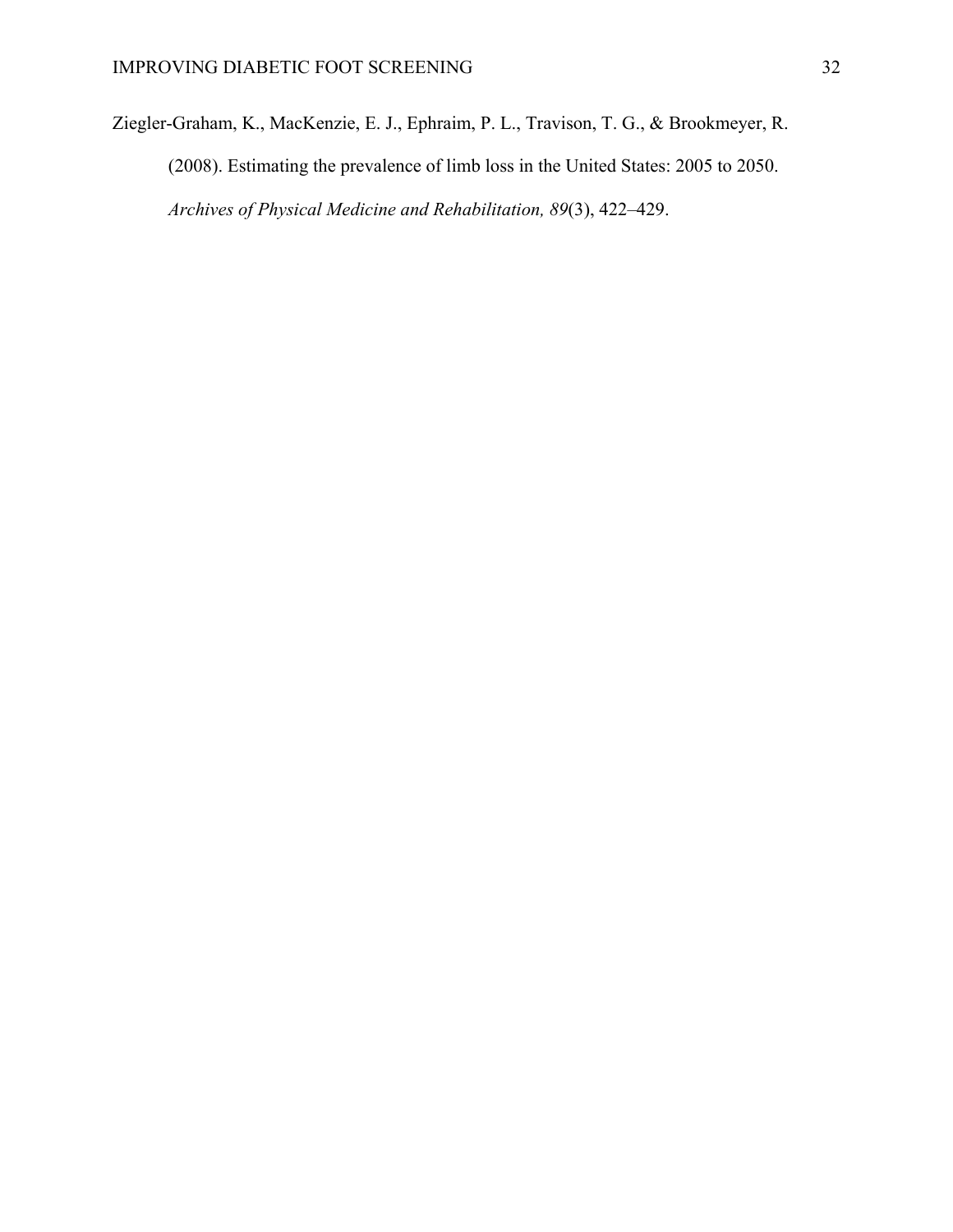#### Appendix A

#### Letter of Support

12/10/2018

To whom it may concern:

I would like to express my strong support for the Improving Diabetic Foot Exam Screening Project. I have worked closely with Theresa Causa over the last semester as a DNP student. She is strongly motivated and organized.

This project is important to patients in our clinic specifically because homelessness creates a barrier for people to access medical services. This often results in a lack of medical care and the unnecessary progression of disease before discovery. As the Primary Care Physician in the Courtyard at Haven for Hope, I am passionate about partnering with organizations that will increase healthcare access to those experiencing homelessness and focus on education and prevention. We will support the project by providing the necessary space needed, and assisting with de-identified chart reviews the she may need.

The Improving Diabetic Foot Exam Screening Project is an important asset to our clinic because our patients are often excluded from the healthcare system due to their lack of insurance or ability to pay. Having free services available to them, as well as, risk factor education and prevention strategies empowers our patients to care for themselves.

I am thankful for the added awareness that the Improving Diabetic Foot Exam Screening Project will bring to our patients. If I may be of any other assistance, please contact me at rmorgan@chcscbc.org or 210-261-1513.

Sincerely,

Ruth Morgan, MD, FAAFP Diplomate, American Board of Family Medicine and American Board of Integrative Holistic Medicine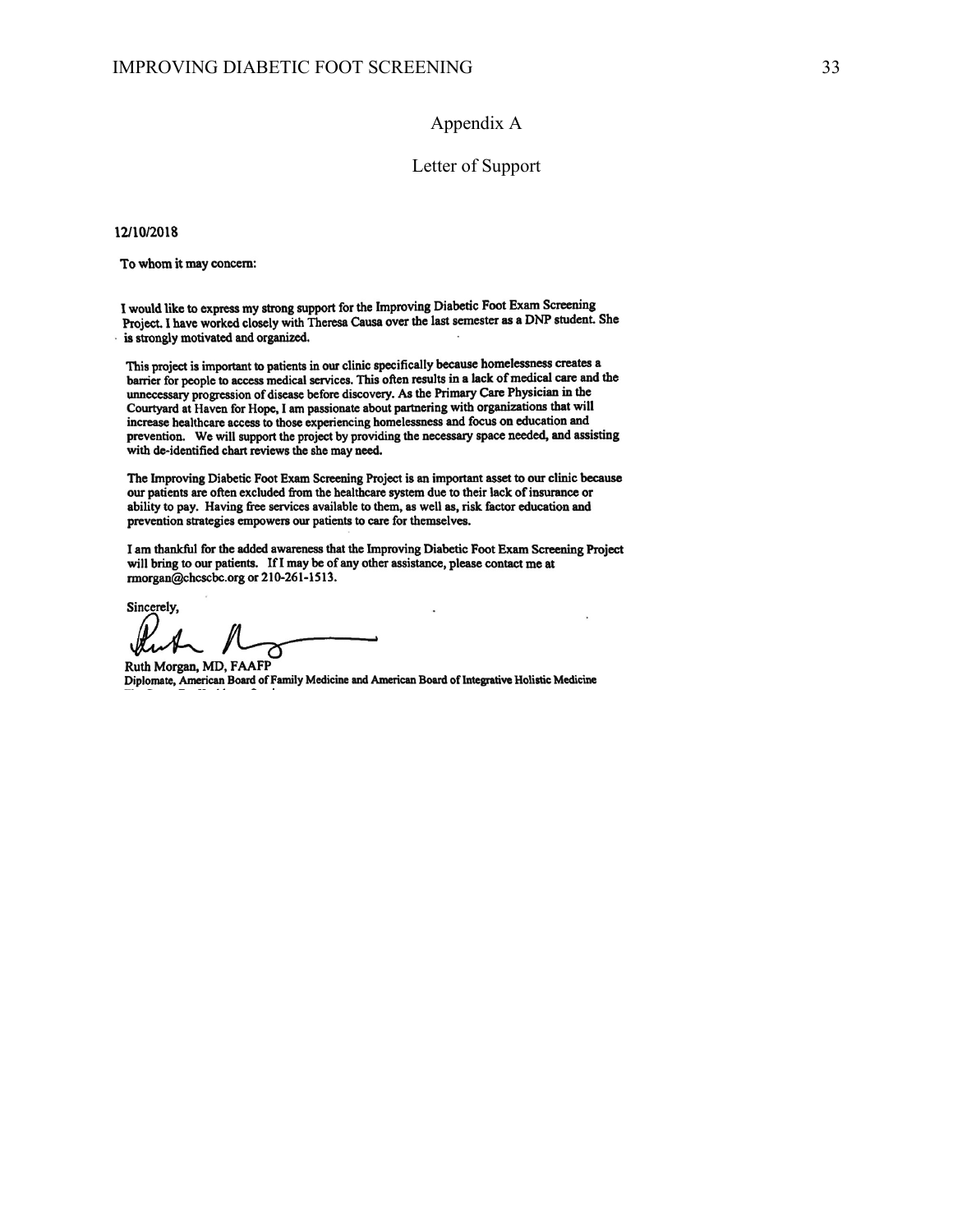# Appendix B

| Characteristics  | $N = 35$         | $\frac{0}{0}$ |
|------------------|------------------|---------------|
| Insurance        |                  |               |
| Uninsured        | 35               | 100%          |
| Insured          | $\boldsymbol{0}$ | 0%            |
| Gender           |                  |               |
| Male             | 24               | 69%           |
| Female           | 11               | 31%           |
| Race/Ethnicity   |                  |               |
| White            | 27               | 77%           |
| Hispanic         | 16               | 46%           |
| African American | $\overline{3}$   | 20%           |
| Non-Hispanic     | 19               | 54%           |
| Asian            | $\mathbf{1}$     | 3%            |
| Other            | $\boldsymbol{0}$ | $0\%$         |
| Age (in years)   |                  |               |
| $18 - 30$        | $\mathbf{1}$     | 2%            |
| $31 - 44$        | 8                | 23%           |
| $45 - 64$        | 22               | 63%           |
| $65 - 74$        | $\frac{2}{2}$    | 6%            |
| $>75$            |                  | 6%            |
| Employment       |                  |               |
| Yes              | $\boldsymbol{0}$ | $0\%$         |
| N <sub>o</sub>   | 35               | 100%          |
| Communication    |                  |               |
| Cell phone       | 28               | 80%           |
| No cell phone    | $\overline{7}$   | 20%           |

# Patient Demographics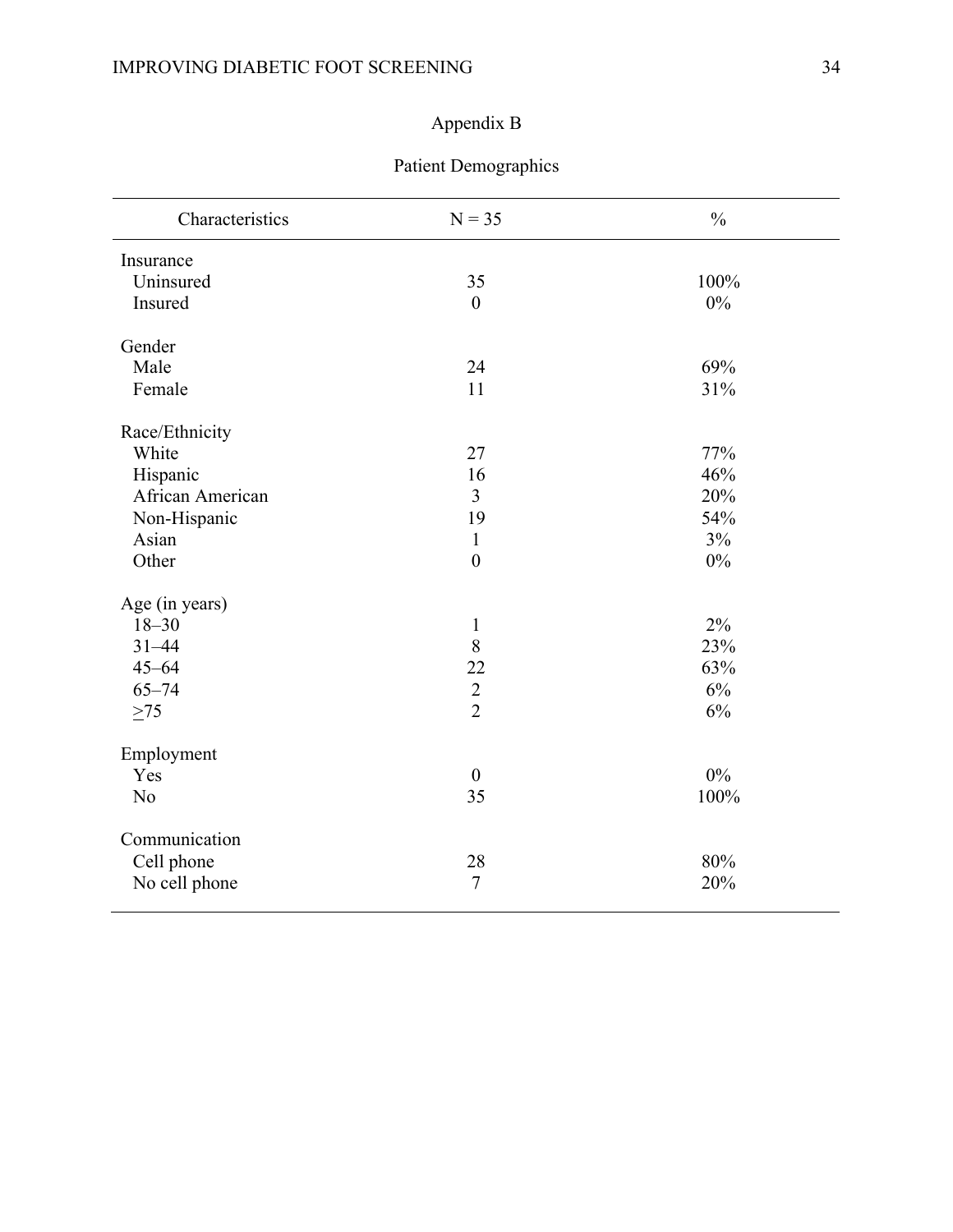# Appendix C

# SWOT Analysis

| <b>Strengths</b>                           | <b>Weaknesses</b>                          |
|--------------------------------------------|--------------------------------------------|
| Motivated staff                            | Limited Spanish-speaking staff             |
| Employee diversity leads to ideas          | Lack of standard guidelines                |
| 93 community partnerships                  | Only one doctor                            |
| Stakeholder support                        | Only one nurse                             |
| Location of clinic                         | Paper charts                               |
| Patient-centered medical home model        | Lack of educational materials for patients |
| Electronic charting                        | Transient nature of the patient population |
|                                            |                                            |
| <b>Opportunities</b>                       | <b>Threats</b>                             |
| New ideas                                  | Limited funding                            |
| New possibility for community partnerships | Limited medical staff                      |
| Growth in the community                    | Payment reimbursement                      |
| Volunteer opportunities                    |                                            |
| Necessity for the city                     |                                            |
|                                            |                                            |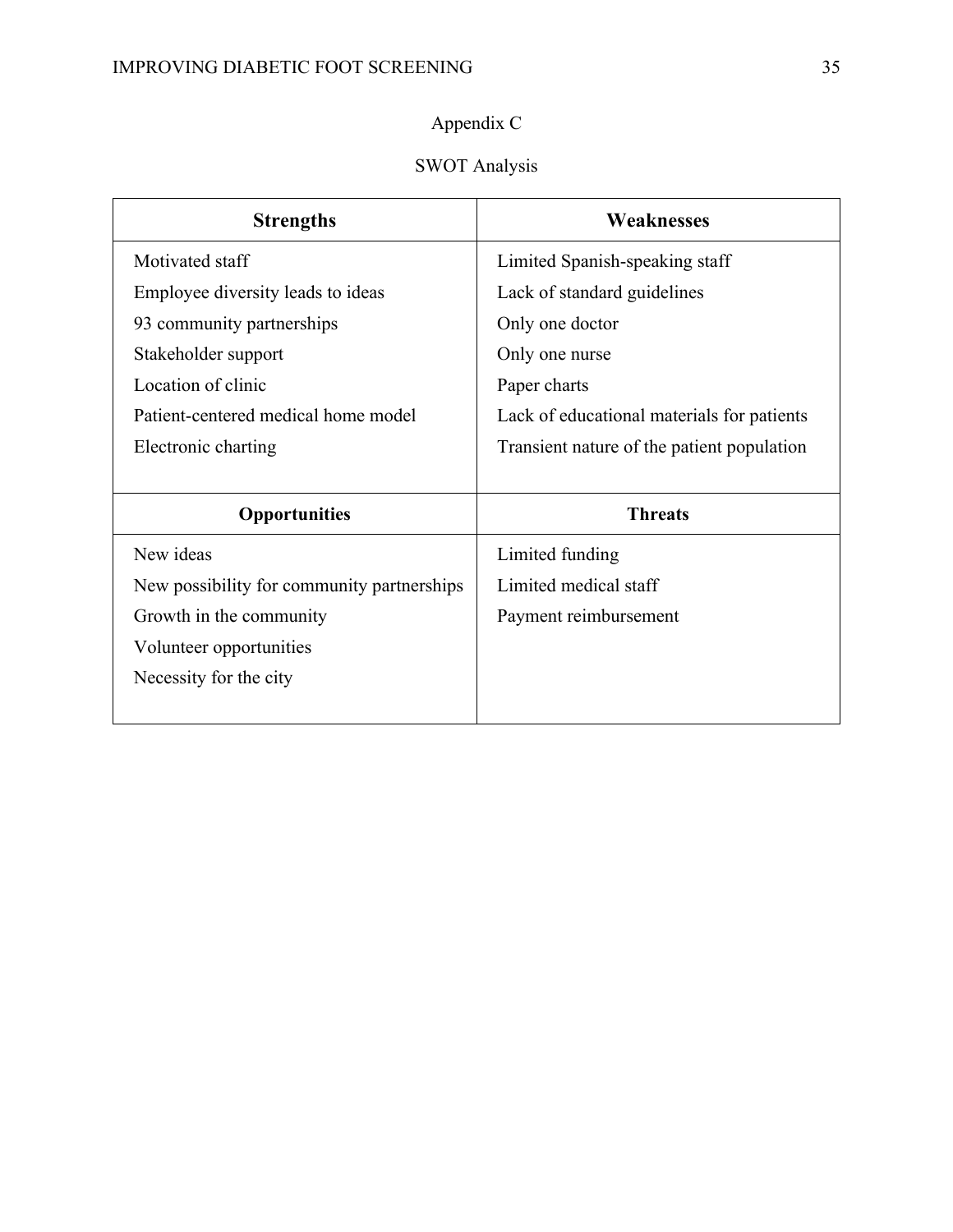## Appendix D

Health Resources and Services Administration Diabetes Foot Screen

| Name (Last, First, MI) |  |
|------------------------|--|
|------------------------|--|

Fill in the following blanks with a "Y" or "N" to indicate findings in the right or left foot.

|                                               | R |  |
|-----------------------------------------------|---|--|
| Is there a history of a foot ulcer?           |   |  |
| Is there a foot ulcer now?                    |   |  |
| Is there a claw toe deformity?                |   |  |
| Is there swelling or an abnormal foot shape?  |   |  |
| Is there elevated skin temperature?           |   |  |
| Is there limited ankle dorsifiexion?          |   |  |
| Are the toenails long, thick or ingrown?      |   |  |
| Is there heavy callous build-up?              |   |  |
| Is there foot or ankle muscle weakness?       |   |  |
| Is there an absent pedal pulse?               |   |  |
| Can the patient see the bottom of their feet? |   |  |
| Are the shoes appropriate in style and fit?   |   |  |
|                                               |   |  |

Note the level of sensation in the circles:

 $+$  = Can feel the 5.07 filament  $-$  = Can't feel the 5.07 filament

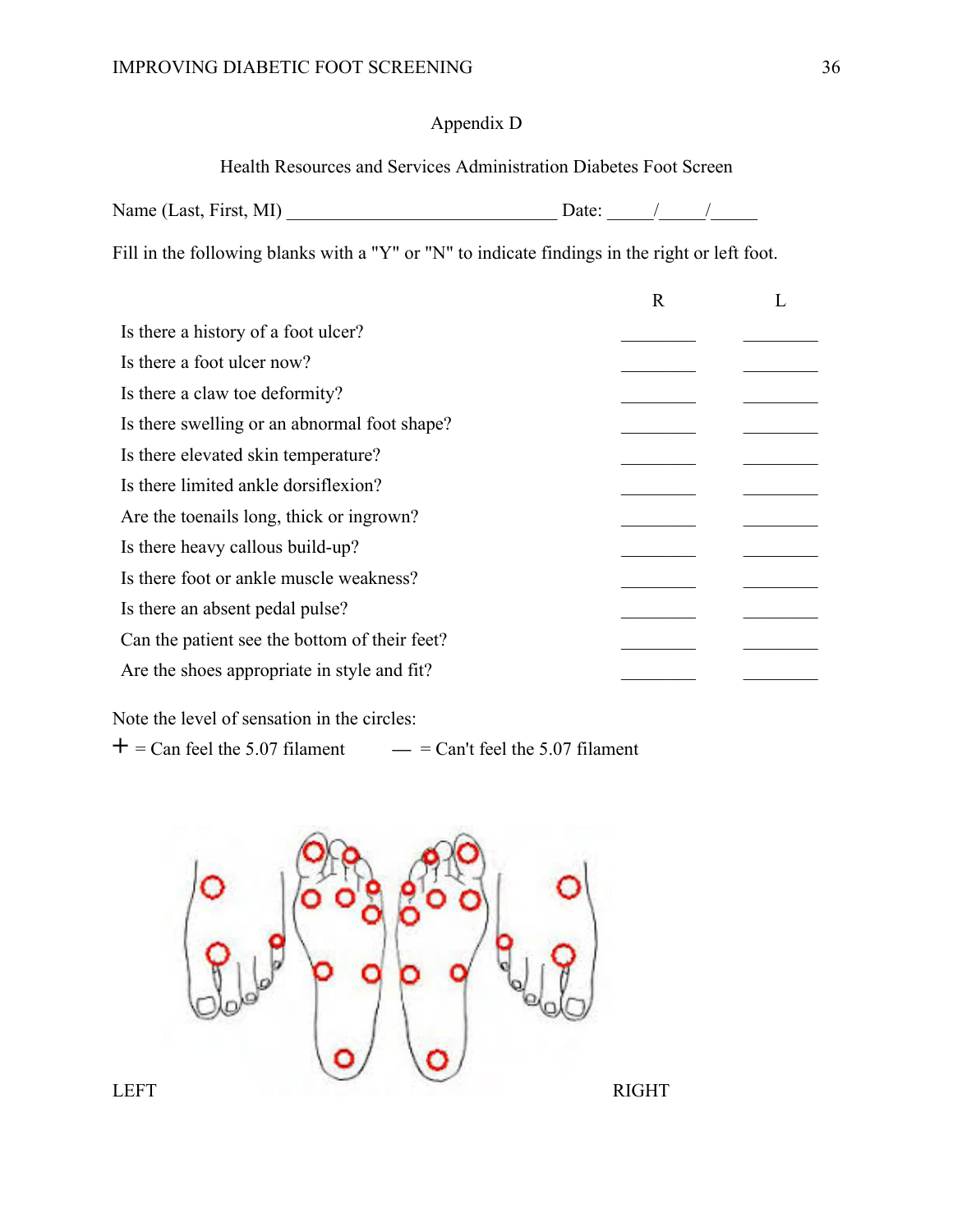### IMPROVING DIABETIC FOOT SCREENING 37

Skin Conditions on the Foot or Between the Toes:

Draw in: Callous  $\equiv$ , Pre-ulcer  $\equiv$ , Ulcer  $\equiv$  (note length and width in cm)

Label with: **R** - redness, **M** - maceration, **D -** dryness, **T** - Tinea

#### RISK CATEGORY:

\_\_\_\_ 0 No loss of protective sensation.

\_\_\_\_ 1 Loss of protective sensation

2 Loss of protective sensation with either high pressure (callous/deformity), or poor circulation.

\_\_\_\_ 3 History of plantar ulceration, neuropathic fracture (Charcot foot) or amputation.

Performed by

*Note.* Form adapted from the Health Resources and Services Administration, n.d. Retrieved from

https://www.hrsa.gov/sites/default/files/hansensdisease/pdfs/leaplevel1.pdf